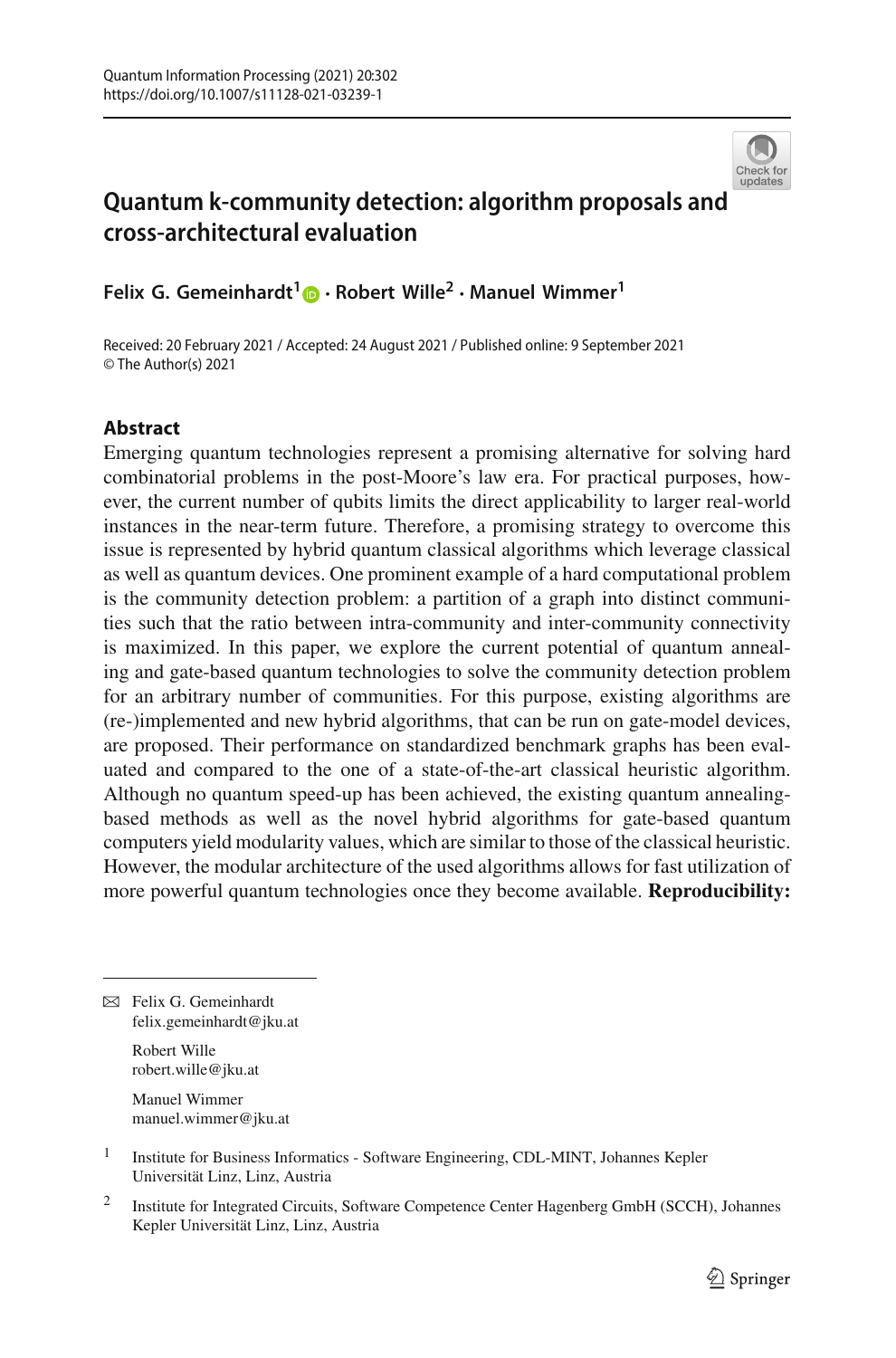Our code and data are publicly available (Github in Quantum Modularization. [https://](https://github.com/jku-win se/quantum_modularization) [github.com/jku-winse/quantum\\_modularization](https://github.com/jku-win se/quantum_modularization) 2021).

**Keywords** Community detection · Quantum computing · Quantum annealing · Modularity · NISQ

### **1 Introduction**

**Problem Statement and Related Work:** The community detection problem is about determining a partition of a graph into distinct communities such that the ratio between intra-community and inter-community connectivity is maximized. In this context, we refer to k-community detection as maximizing with respect to an arbitrary number of *k* communities. This problem is highly relevant in many practical applications such as the analysis of social networks  $[1,11,29]$  $[1,11,29]$  $[1,11,29]$ , medical science  $[32]$ , or biology and chemistry [\[16](#page-19-2)[,27](#page-19-3)]. In particular in software engineering, community detection is essential. Here, large systems frequently need to be decomposed into smaller ones in order to reduce the complexity toward manageable levels. This process is known as modularization [\[28](#page-19-4)]. Unfortunately, community detection or modularization for that matter are highly non-trivial problems in which the number of possibilities increases exponentially, according to the Bell number. Because of that, e.g., for a system with 10 elements there are already 115.975 possible modularizations [\[4\]](#page-18-1). Accordingly, several (classical) solutions to this problem have been developed in the past (see, e.g.,  $[3,6,8,12-14,16,19]$  $[3,6,8,12-14,16,19]$  $[3,6,8,12-14,16,19]$  $[3,6,8,12-14,16,19]$  $[3,6,8,12-14,16,19]$  $[3,6,8,12-14,16,19]$  $[3,6,8,12-14,16,19]$  $[3,6,8,12-14,16,19]$ .

With the dawn of quantum computing technologies, interesting alternatives to these classical solutions emerged and got investigated by researchers and engineers. The two most prominent general approaches that are currently utilized for this purpose are:

- *Gate-based (GB) quantum computing*, where operators are applied to a quantum system to manipulate its state. Within this paradigm, algorithms for combinatorial optimization (e.g., QAOA [\[10\]](#page-19-9) or Grover Adaptive Search [\[15\]](#page-19-10)) can be utilized for community detection.
- *Quantum Annealing (QA)*, where the function which has to be optimized is encoded in the Hamiltonian of the quantum system.

These are considered the most promising candidates for demonstrating quantum advantage in solving a computationally hard problem faster than a classical state-of-the-art algorithm [\[35](#page-20-1)]. The recent review by Akbar & Saritha [\[1](#page-18-0)] provides a comprehensive overview to the field, which got established under the term *quantum community detection*. The review also contains a comparative analysis with a focus on quantum inspired algorithms, like the quantum inspired evolutionary algorithm [\[18](#page-19-11)].

However, current implementations of those quantum computing technologies are still in its infancy and are highly limited in its number of qubits. Because of this, the use of *hybrid algorithms* is considered a necessity for practical community detection problems [\[33\]](#page-20-2). In those hybrid algorithms (e.g., [\[30](#page-19-12)[,33](#page-20-2)[,35](#page-20-1)]), the overall solution is still handled by a classical framework, but adequately formulated sub-problems are solved by a quantum device (followed by the re-integration of the correspondingly determined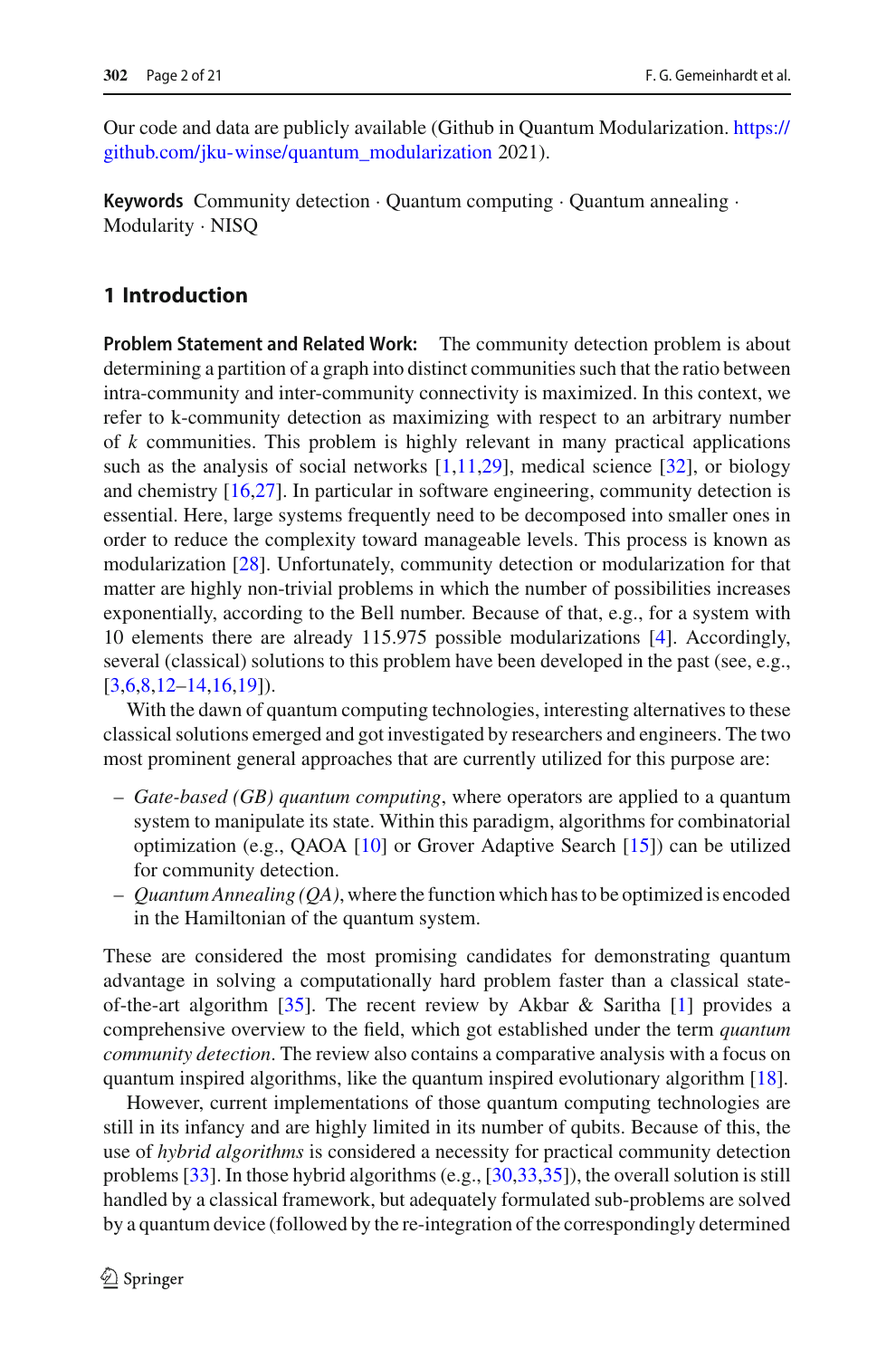solutions into the classical framework). As an example, the Quantum Local Search (QLS) algorithm [\[33\]](#page-20-2) allows for a bipartition of a graph into two communities, where the manageable problem size significantly exceeds the potential of current quantum machines.

Here, machines for QA-based approaches are certainly more scalable with respect to the number of qubits that can be applied. For example, the D-Wave Advantage [\[24](#page-19-13)] (which is suitable for QA-based approaches) can handle up to 5000 qubits, while gate-based approaches rely on machines (e.g., by IBM or Google) that can handle a bit more than 100 qubits (with very impressive and ambitious roadmaps toward thousands of qubits though).<sup>[1](#page-2-0)</sup> Using, e.g., an one-hot encoding as proposed in [\[29\]](#page-19-1), this allows QA-based approaches the direct detection of a discrete number *k* of communities, while, to the best of our knowledge, all gate-based approaches proposed thus far are limited to detecting  $k = 2$  communities only. Obviously, this makes comparing the current potential of QA-based and gate-based approaches impossible for identifying an arbitrary number of *k* communities in a given graph.

Moreover, existing QA-based solutions such as proposed in [\[29](#page-19-1)] and [\[30\]](#page-19-12) have not been evaluated yet on recent hard- and software. Furthermore, Negre et al. (2020) [\[29\]](#page-19-1) evaluated the algorithm for various real-world networks against a classical annealer, but no time metric is stated which indicates how long it took the algorithms to yield the given results.

Overall, this leaves a situation with multiple approaches utilizing quantum technologies to tackle the community detection problem. However, there is no comprehensive comparison between the, respectively, proposed quantum community detection solutions available yet.

This paper aims to fill the gap by, *first*, contributing two novel algorithms for gatebased devices (for  $k \geq 2$  communities), called GB1 and GB2 in the following. *Second*, reimplementing the QA-approaches reviewed above, which are subsequently called QA1 and QA2, utilizing current hard- and software. Finally (*third*), a structured comparative evaluation with standardized real-world and artificially generated benchmark graphs. The following discusses the research questions that guided our research. The utilized algorithms and according differences to previous work are summarized in Table [1.](#page-3-0)

**Research Questions:** The overall objective of this paper is to evaluate the current potential of quantum computing for the k-community detection problem. Therefore, the two main prevailing quantum computing architectures are evaluated by comparing their performance and the performance of a classical heuristic algorithm for a given set of test graphs. To enable such a comparison, the creation of novel hybrid algorithms, which are built to run on current gate-based quantum computers, is necessary. This leads to the first research question:

– RQ1: How can possible gate-based hybrid algorithms for k-community detection be constructed?

<span id="page-2-0"></span><sup>&</sup>lt;sup>1</sup> Note that the number of qubits does not necessarily reflect the power of the quantum device. Other metrics like the connectivity of the qubits or the noise level have to be considered too. To our knowledge, there exists currently no single metric for the overall quality of quantum computers.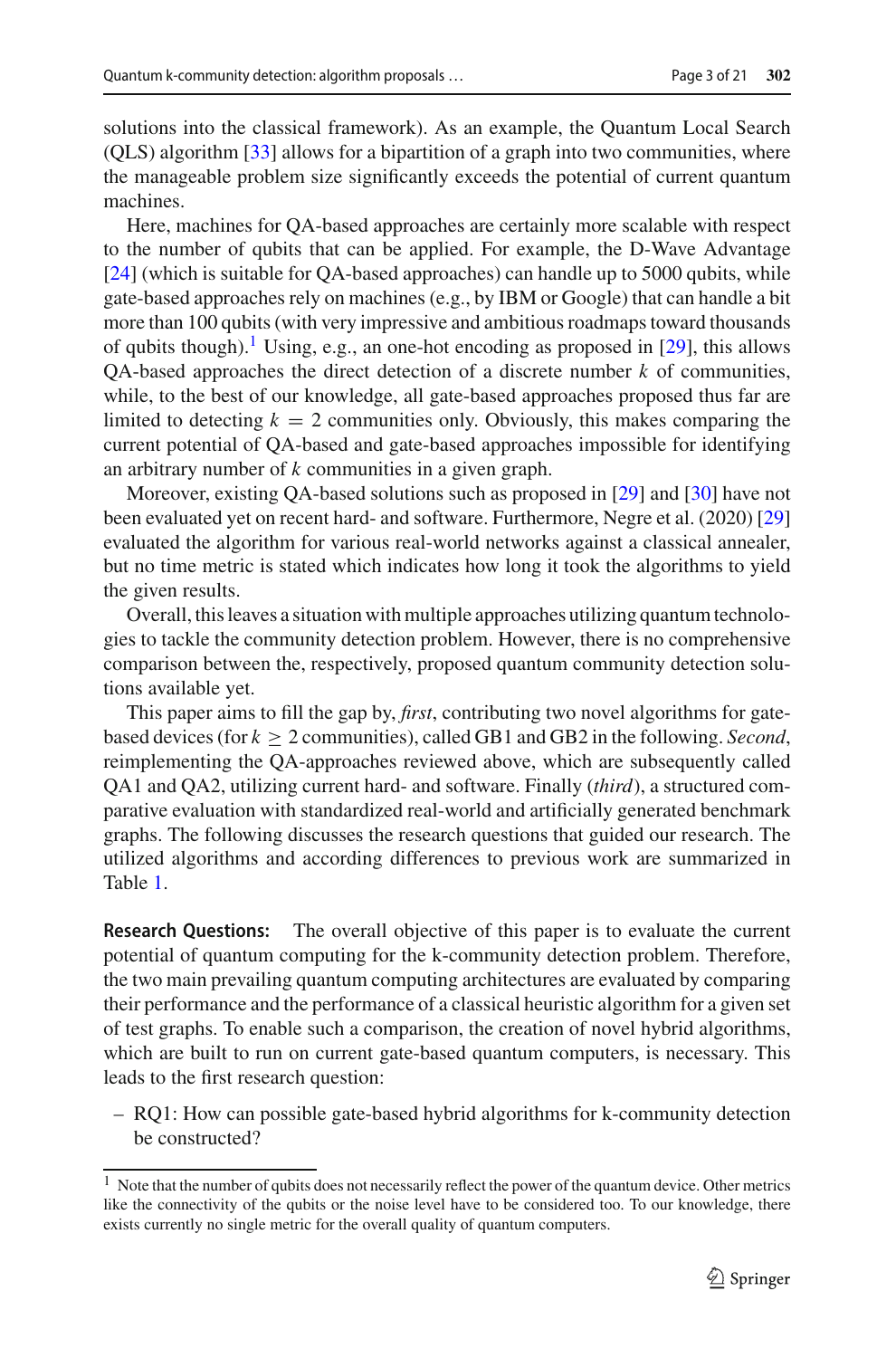| Alg.            | Difference to previous work                                                                                              |
|-----------------|--------------------------------------------------------------------------------------------------------------------------|
| GB1             | The classical framework is conceptually based on [30], but GB1                                                           |
|                 | -utilizes QLS [33] instead of quantum annealing for bipartition<br>to enable k-community detection on gate-based devices |
|                 | -utilizes modularity [8] rather than energy density as the objective function, and                                       |
|                 | -does not perform initial random bipartition of the graph                                                                |
| GB <sub>2</sub> | QLS [33] is recursively applied for search space reduction.                                                              |
| QA1             | Utilizes D-Wave's hybrid solver for discrete quadratic models [26]                                                       |
| QA <sub>2</sub> | Is a re-implementation of the solution proposed in $[30]$ on current hard- and software                                  |

<span id="page-3-0"></span>**Table 1** Hybrid algorithms utilized within this paper

The newly developed algorithms as well as the quantum annealing and classical method are evaluated on a test graph. Furthermore, the impact of the quantum parts within the new gate-based algorithms is assessed via a substitution and subsequent evaluation with simulated annealing methods. Therefore, the following two research questions are answered:

- RQ2: How do the new hybrid gate-based algorithms, the quantum annealing based methods, and the classical benchmark heuristic perform in k-community detection?
- RQ3:What is the performance impact of quantum processing within the gate-based hybrid algorithms?

Due to current hardware limitations [\[33](#page-20-2)], the evaluation considers only on a small test graph. However, quantum annealing devices provide a higher number of qubits for combinatorial optimization problems and have already been utilized for a direct encoding of the k-community detection problem [\[29](#page-19-1)]. Therefore, we further evaluate the performance of the quantum annealing methods on more advanced larger test graphs, leading to the fourth research question.

– RQ4: How do current quantum annealing based hybrid methods perform on artificially generated benchmark graphs compared to a classical heuristic algorithm?

The new developed hybrid algorithms, together with an implementation of the other algorithms used throughout this paper, are publicly available on Github [\[17\]](#page-19-15) for reproducibility of the obtained results.

**Structure of the paper** The remainder of this paper is structured as follows. In Sect. [2,](#page-4-0) background information concerning the community detection problem and optimization on NISQ devices is given. This also includes a short description of the implemented algorithms which have been proposed in previous work. Section [3](#page-6-0) presents the new hybrid algorithms for the k-community detection problem, which utilize gate-based quantum computers, providing an answer to the RQ1 (design question). In Sect. [4,](#page-8-0) the evaluation methodology, the obtained results of the experiments, and the critical discussion of the obtained results are stated. Therefore, RQ2, RQ3 and RQ4 (knowledge questions) are answered within this section. Finally, the conclusion can be found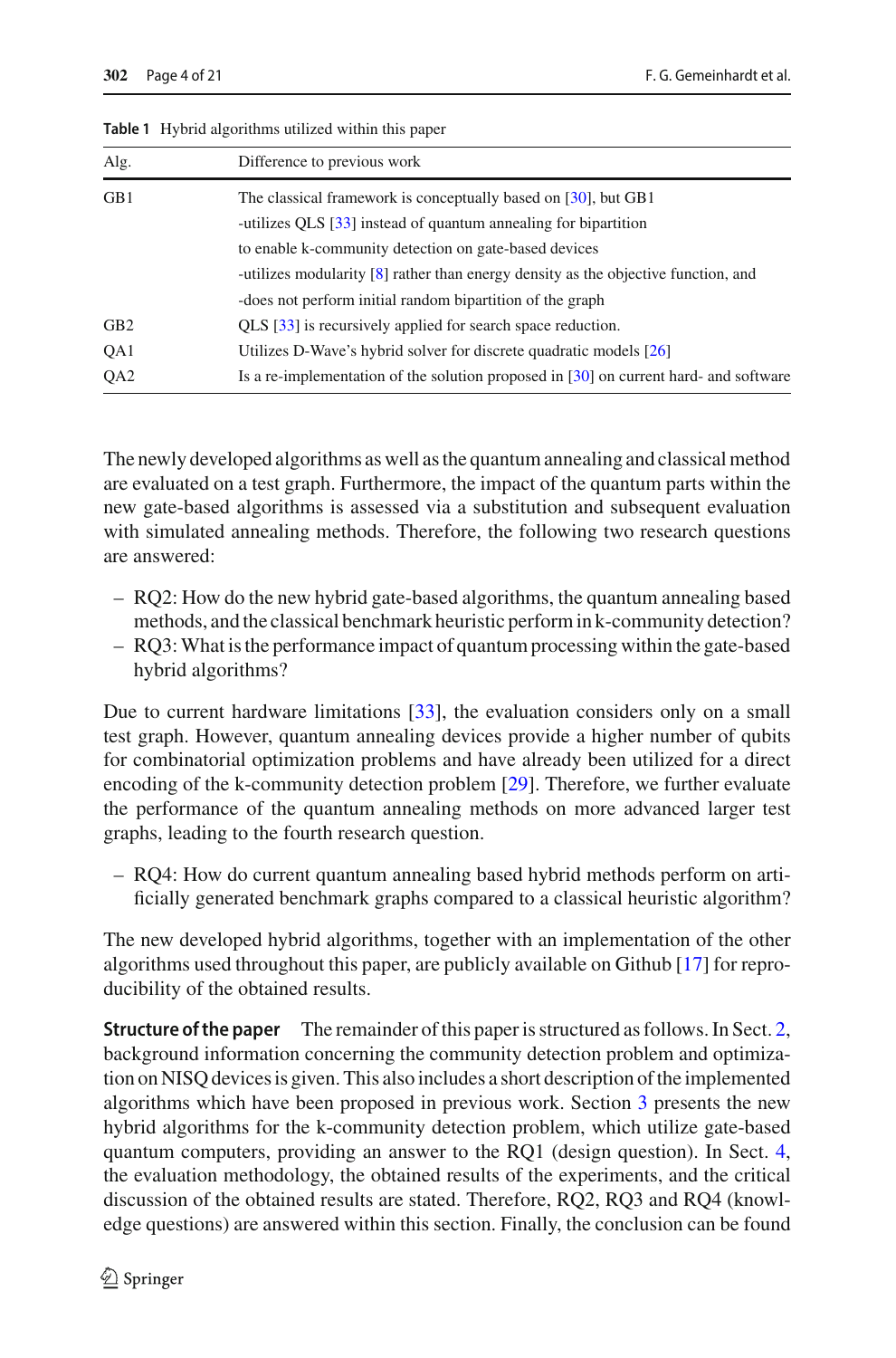in Sect. [5.](#page-14-0) In addition, more details concerning the methodology are given in the appendix.

#### <span id="page-4-0"></span>**2 Background**

This section provides introductory information concerning the problem of community detection and appropriate mathematical descriptions as well as the optimization approaches on current NISQ devices. Within the later, the focus lies on existent quantum or hybrid algorithms dealing with community detection.

#### <span id="page-4-3"></span>**2.1 Community detection problem**

The most commonly used measure for the quality of a detected community is the socalled modularity as it has been defined by Newman and Girvan [\[1](#page-18-0)[,8\]](#page-19-5). Although the modularity must not be considered as generalizable to all random graphs, the mathematical formulation fits the requirements of quantum computation. Many optimization problems in quantum computing are stated in Ising form [\[35](#page-20-1)]. This mathematical abstraction represents the energy of *n* discrete spin variables  $s_i \in \{-1, 1\}, 1 \le i \le n$ with an according local field  $h_i$  and interactions  $J_{ij}$  between different spins. With this approach, the energy of a configuration is denoted by the Hamiltonian function [\[35\]](#page-20-1):

<span id="page-4-1"></span>
$$
H(s) = \sum_{i,j} J_{ij} s_i s_j + \sum_i h_i s_i, \qquad s_i \in \{-1, 1\}
$$
 (1)

An equivalent formulation is the Quadratic Unconstrained Binary Optimization (QUBO) form. With the appropriate variable substitution, one obtains [\[35](#page-20-1)]:

$$
H(x) = \sum_{i < j} Q_{i,j} x_i x_j + \sum_i Q_{ii} x_i, \qquad x \in \{0, 1\} \tag{2}
$$

Using one of these forms apparently constraints the problem to a binary form. For each node of a graph  $G = (V, E)$  representing one variable ( $s_i$  or  $x_i$ ), the modularity of at most two communities is therefore given by [\[1\]](#page-18-0):

$$
M = \frac{1}{2m} \sum_{i,j} B_{ij} \frac{s_i s_j + 1}{2}
$$
 (3)

with  $m$  being the sum over all edge weights  $w_{ij}$  of the graph and the modularity matrix elements  $B_{ij} = A_{ij} - \frac{g_i g_j}{2m}$ . In this context, the node degree is  $g_i = \sum_j A_{ij}$  where  $A_{ij}$  represents the according adjacency matrix elements. Similarly, the modularity for a discrete number of communities is given by [\[8\]](#page-19-5):

<span id="page-4-2"></span>
$$
M = \frac{1}{2m} \sum_{i,j} B_{ij} \delta(c_i, c_i)
$$
 (4)

 $\mathcal{D}$  Springer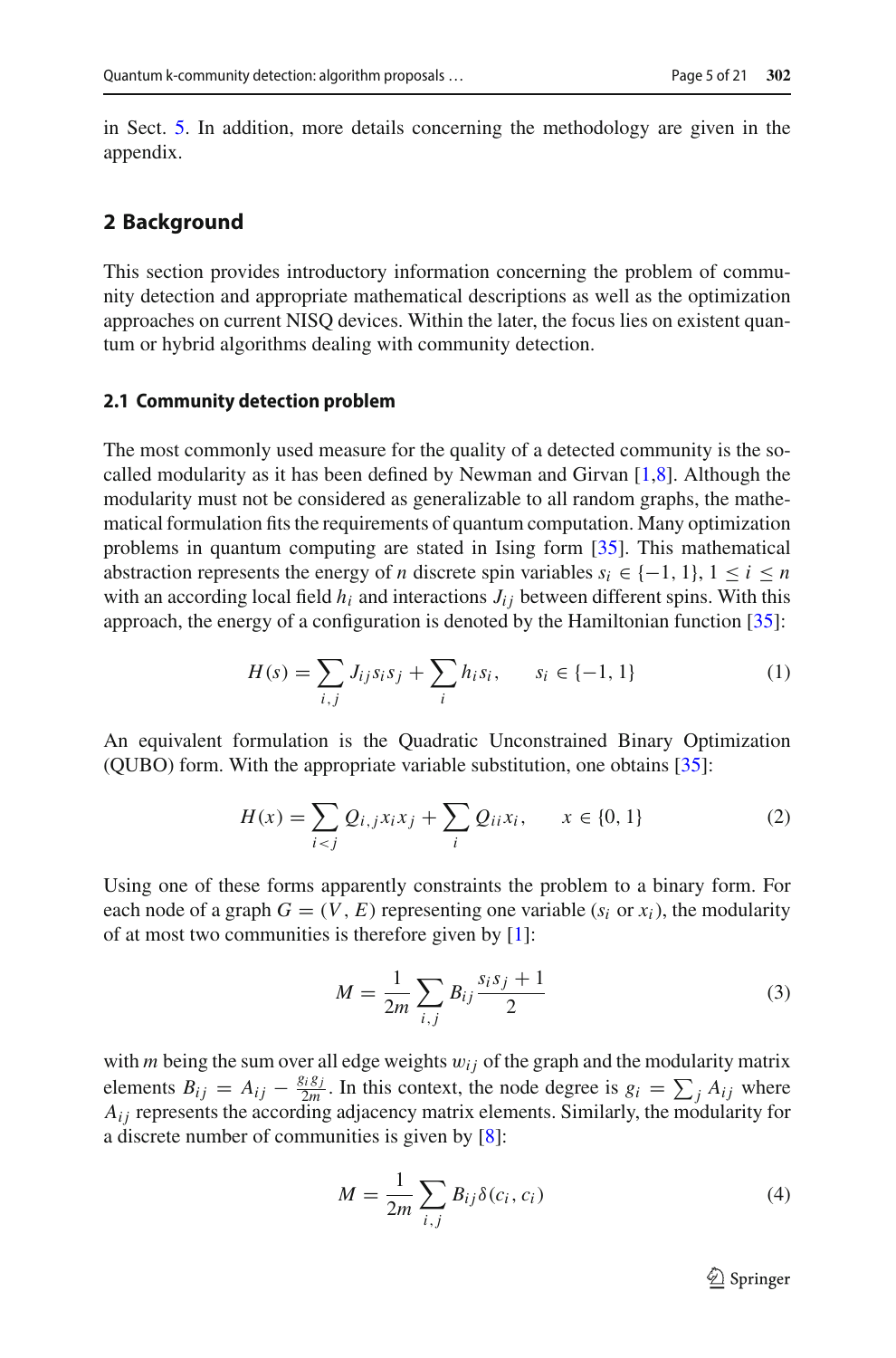#### **2.2 Optimization on NISQ devices**

The most prominent quantum approaches designed for NISQ devices are the Quantum Approximate Optimization Algorithm (QAOA) and Quantum Annealing (QA), both of which are inspired by the adiabatic theorem [\[35](#page-20-1)]. In QA, the system starts in the ground state of the initial Hamiltonian  $H_I$  and evolves according to [\[35\]](#page-20-1):

$$
H(t) = \frac{t}{T} H_C + \left(1 - \frac{t}{T}\right) H_I, \quad t \in \{0, T\}
$$
 (5)

to the final state, which is denoted by  $H_C$  in Ising form (Eq. [1\)](#page-4-1). QAOA applies the logic of QA to gate-based quantum computers. Here, the time evolution operator of the system is represented by an alternating application of quantum operators, which are constructed by either  $H_M$  or  $H_C$  and according parameters  $\beta$ ,  $\gamma$ . The resulting trial states  $\Psi(\beta, \gamma)$  for different parameter settings are measured, and the parameters are optimized classically to produce the ground state of  $H_C$  [\[35\]](#page-20-1):

$$
\beta_*, \gamma_* = \operatorname{argmin}_{\beta, \gamma} \langle \Psi(\beta, \gamma) | H_C | \Psi(\beta, \gamma) \rangle \tag{6}
$$

An existent hybrid quantum-classical algorithm for community detection which implements QA or QAOA for sub-problem optimization is the Quantum Local Search (QLS) algorithm [\[33](#page-20-2)], which has also been implemented within a multi-level approach [\[35](#page-20-1)]. The algorithm starts with a random solution and iteratively populates subsets, which are optimized by QA or QAOA. The sub-problem is formulated by fixing the community assignment for all nodes which are not in the subset and encoding them as boundary conditions. The convergence criterion is defined by three iterations without any further improvement in modularity.

For quantum annealing devices only, the concept of logical super-nodes has been introduced, which allows to handle the k-community detection problem on such devices [\[29](#page-19-1)]. The higher number of available qubits enables the use of one-hot encoding. This approach has been tested with the D-Wave 2000Q and the qbsolv software. However, the recently launched D-Wave Advantage and the hybrid solver for discrete quadratic models (refer to the appendix), which builds on the super-node logic, have not been tested for community detection so far. These technologies have been used in the first quantum annealing approach (QA1) in the experiments stated in Sect. [4.](#page-8-0)

An alternative approach which utilizes quantum annealing has been suggested by Reittu et al. (2020) [\[30](#page-19-12)]. The algorithm is based on the Szemeredi's Regularity Lemma, which is defined for large bipartite graphs. After an initial bipartition of the given graph, iteratively the strongest communities (based on the connectivity) are detected and removed from the graph. In contrast to other algorithms, the underlying metric for optimization is not the modularity but rather the difference in energy density compared to a mean. The D-Wave 2000Q and qbsolv have been utilized for the experiments. An implementation of this approach represents our second quantum annealing method (QA2).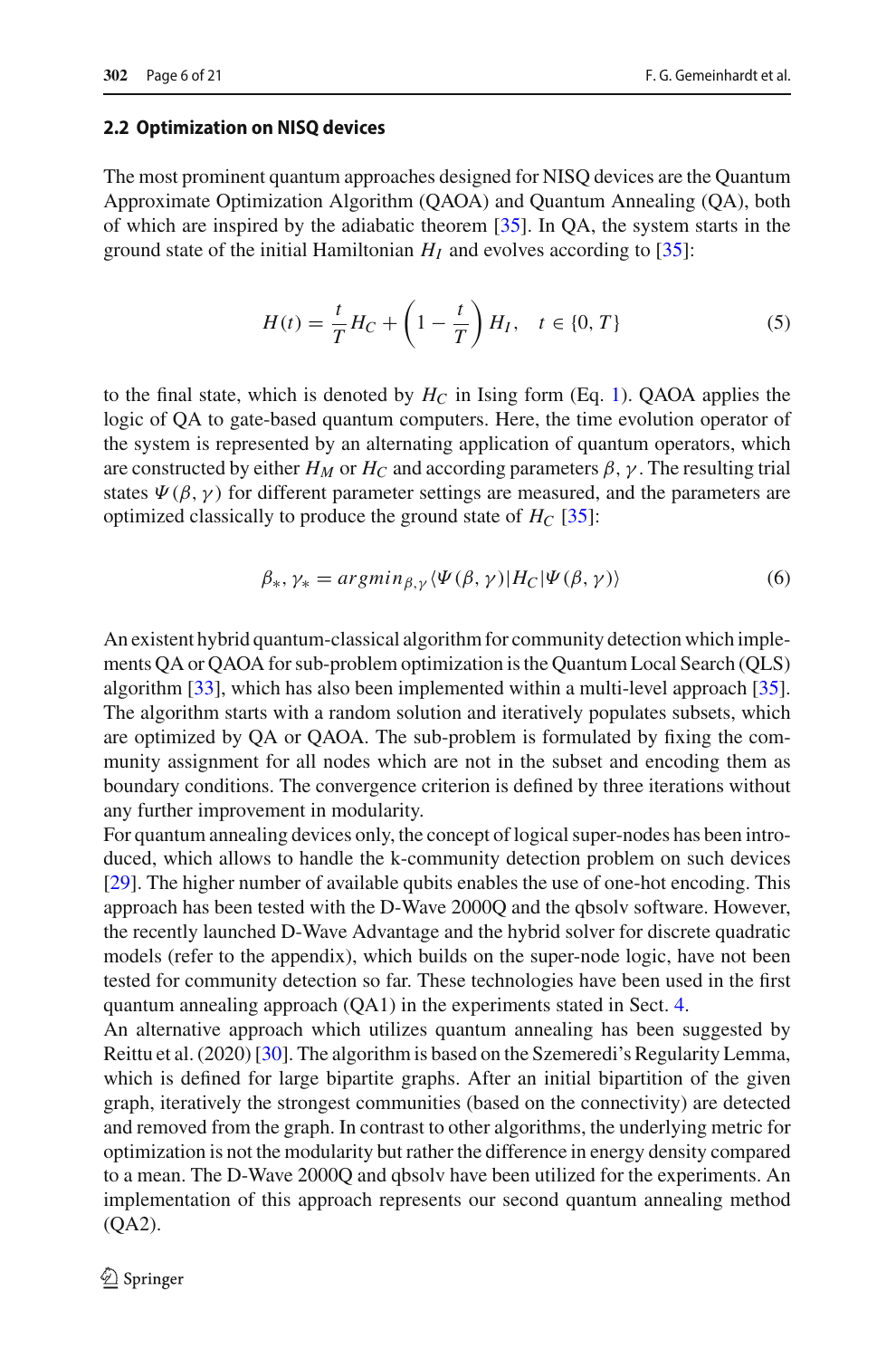#### <span id="page-6-0"></span>**3 Methods for gate-based k-community detection**

To the best of our knowledge, there is currently a lack of hybrid algorithms for the k-community detection problem, which can be run on gate-based devices. For the purpose of evaluating the potential of currently available quantum architectures, novel algorithms have been created, which are inspired by previous work [\[29](#page-19-1)[,30](#page-19-12)[,33\]](#page-20-2).

#### **3.1 Density-based community detection algorithm**

The first gate-based algorithm (GB1) works similarly to the one proposed by Reittu et al. (2020) [\[30\]](#page-19-12) as it iteratively finds the strongest communities within a given graph. However, GB1 is designed for gate-based devices rather than quantum annealing machines and does not bipartite the graph randomly. Therefore, the Szemeredi's Regularity Lemma which addresses large bipartite graphs cannot be taken as a mathematical foundation for this algorithm. However, for smaller graphs a random bipartition affects the community structure more likely and more severe. For this reason, which has also been tested experimentally, we decided to omit the initial bipartition of the graph. This experiments have been conducted for design purposes and are therefore not stated in the paper.

Due to the higher number of available qubits in quantum annealing devices, the algorithm proposed by Reittu et al. (2020) [\[30](#page-19-12)] can directly solve subproblems (the identification of just two communities for a given set of nodes in the graph) via quantum annealing. However, for gate-model machines the use of a hybrid algorithm which can handle a larger number of vertices for these subproblems is necessary.We implemented QLS [\[33\]](#page-20-2) for this task. Furthermore, to assure that all proposed algorithms optimize the same objective function, the modularity  $(Eq. 4)$  $(Eq. 4)$  has been taken for this purpose rather than an energy density deviation from the mean as it is used in the Szemeredi's Regularity Lemma. The algorithm is outlined in Algorithm [1.](#page-6-1)

| $\mathbf{r}$ , and $\mathbf{r}$ is a set of $\mathbf{r}$ , and $\mathbf{r}$ and $\mathbf{r}$ are $\mathbf{r}$ are $\mathbf{r}$ and $\mathbf{r}$ are $\mathbf{r}$ and $\mathbf{r}$ are $\mathbf{r}$ are $\mathbf{r}$ and $\mathbf{r}$ are $\mathbf{r}$ are $\mathbf{r}$ and $\mathbf{r}$ are |
|---------------------------------------------------------------------------------------------------------------------------------------------------------------------------------------------------------------------------------------------------------------------------------------------|
| 1: function $GB1(G)$                                                                                                                                                                                                                                                                        |
| 2:<br>$n= G $                                                                                                                                                                                                                                                                               |
| 3: $k = int(\sqrt{n}) + 1$                                                                                                                                                                                                                                                                  |
| 4:<br>for je in $1,,k \rightarrow$ tries to find communities in k rounds                                                                                                                                                                                                                    |
| <b>if</b> ( <i>ie</i> > 1): remove community V from G<br>5:                                                                                                                                                                                                                                 |
| 6:<br><b>if</b> $( G  = 0)$ : stop                                                                                                                                                                                                                                                          |
| $m1 = m2 = 0;$ $V = V' = G$<br>7:                                                                                                                                                                                                                                                           |
| 8:<br>while $(m1 \ge m2)$ : $\rightarrow$ stop at max. modularity per node                                                                                                                                                                                                                  |
| $m2 = m1$ : $V' = V$<br>Q <sub>1</sub>                                                                                                                                                                                                                                                      |
| 10:<br>prepare modularity matrix for current iteration: $c = mod$ matrix(V')                                                                                                                                                                                                                |
| 11:<br>$OLS(c) \rightarrow use OLS$ to find new community V with modularity m                                                                                                                                                                                                               |
| 12:<br>if $( V  = 0)$ : break                                                                                                                                                                                                                                                               |
| 13:<br>$n =  V $ ; $m1 = \frac{m}{n}$                                                                                                                                                                                                                                                       |
| store $V'$ as community<br>14:                                                                                                                                                                                                                                                              |
| 15:<br>return communities                                                                                                                                                                                                                                                                   |

#### <span id="page-6-1"></span>**Algorithm 1** Density-based community detection algorithm (GB1)

It is assumed that the maximum number of communities does not exceed  $\sqrt{n}$  with *n* being the number of nodes in the graph [\[36\]](#page-20-3). The loop searches for the strongest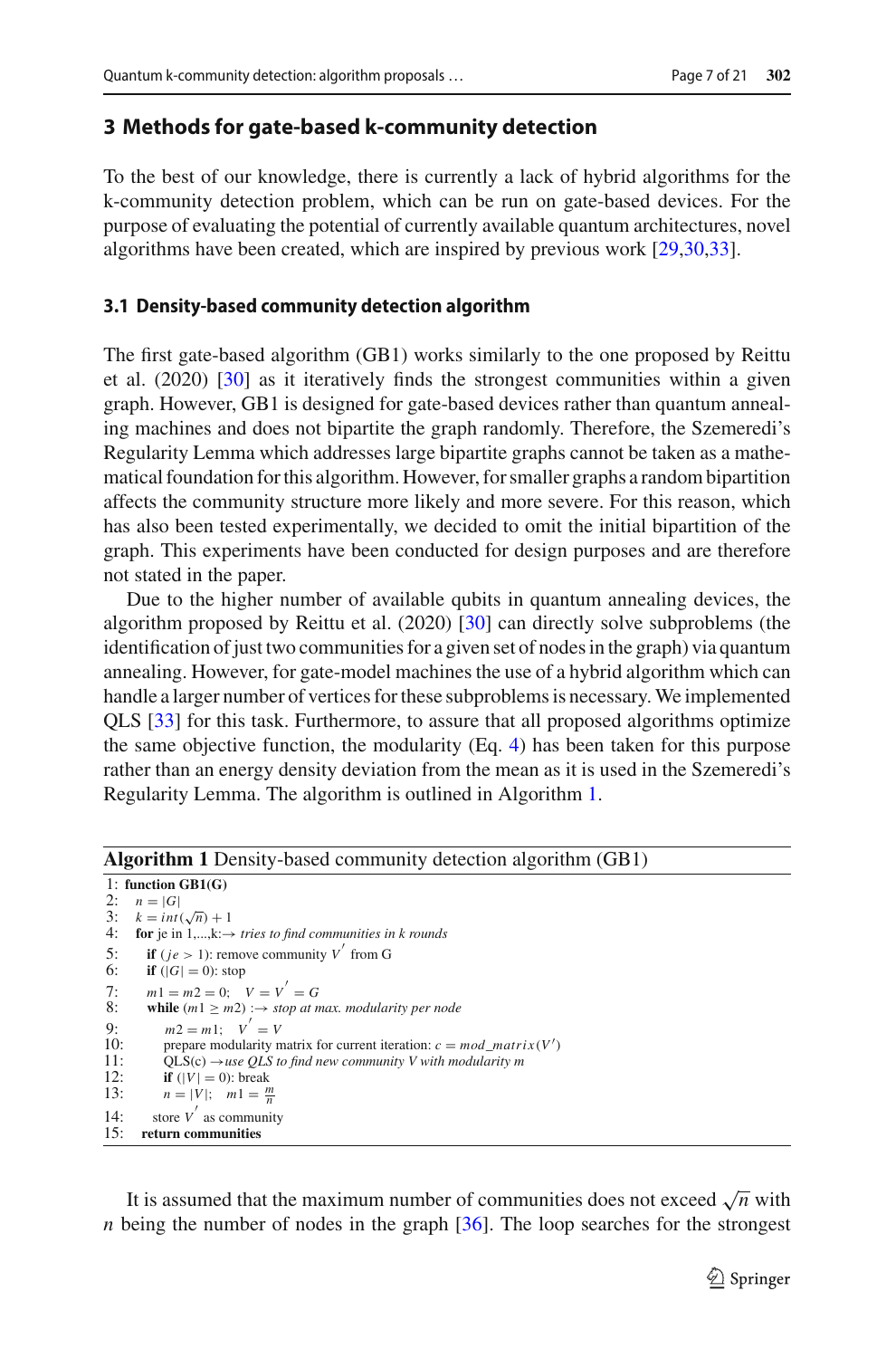community, with the modularity per node as the underlying metric. This criterion is not based on mathematical analytical reasoning, but rather on heuristics. After the strongest community has been detected, it is stored and the according nodes are deleted from the original graph before the procedure repeats for the remaining nodes. The algorithm stops if the graph does not contain vertices anymore. An alternative breaking scenario occurs in case there is no initial improvement possible within the inner loop (i.e.,  $m < 0$ ). It is assumed that the algorithm works best for graphs with heterogeneous community structure, because of the logic of iteratively detecting communities based on their connectivity.

#### **3.2 Recursive-QLS community detection algorithm**

The second gate-based algorithm (GB2) represents a recursive application of QLS. Here, the original system is separated into  $2<sup>x</sup>$  communities using the recursive  $QLS$ function as it is outlined in Algorithm[2.](#page-7-0) In each recursion, the function adds an attribute to all individual nodes according to the binary community assignment. The sub-graphs detected in that way serve as the graph parameter in the subsequent recursion. After a defined number of recursions has been executed, the given attributes of a node encode its final community. In our approach, we define this upper boundary as the next higher integer after  $log_2(k)$ , where again *k* is given by  $\sqrt{n}$ .

Using GB2, the maximum modularity can then be found by a brute-force search in the space defined by the power set with the detected communities as its elements. Alternatively, one could look for the highest modularity in the set of community constellations of the respective recursions by iteratively skipping the last node attribute. Which alternative is appropriate depends on the existing knowledge concerning the topology and community structure of the graph. Although the scalability of the proposed algorithms is not within the scope of this paper, GB2 could be applied to larger graphs by considering the initially detected communities as nodes in a subsequent optimization iteration similarly like it happens within the Louvain algorithm [\[3](#page-18-2)]. Thereby, a considerable part of the limitations in the search space, which are induced by the recursive GB2, could be compensated.

However, the mentioned search space limitations suggest, that GB2 works best for a graph with 2*<sup>x</sup>* communities. Furthermore, it is expected that GB2 is faster than GB1, because the number of nodes which have to be optimized in a binary manner reduces faster with each recursion of GB2 than it does for the iterations in GB1.

<span id="page-7-0"></span>

| <b>Algorithm 2 Recursive QLS</b> |  |  |
|----------------------------------|--|--|
|----------------------------------|--|--|

- 1: **function recursive\_QLS(G,k,iter=0)**
- 
- 2: **if**  $(|G| = 0)$ : stop<br>3: QLS(G)  $\rightarrow$  *separate given graph into 2 communities*
- 4: store values of QLS-result (0 or 1 for each node) as node attribute
- 5:  $G1$  = nodes with attribute 1
- 6:  $G2 = \text{nodes with attribute 0}$ <br>7:  $iter = iter + 1$
- 
- 8: **if** (*iter*  $\geq k$ ): stop
- 9: recursive\_QLS(*G*1, *k*,*iter*)
- 10: recursive\_QLS(*G*2, *k*,*iter*)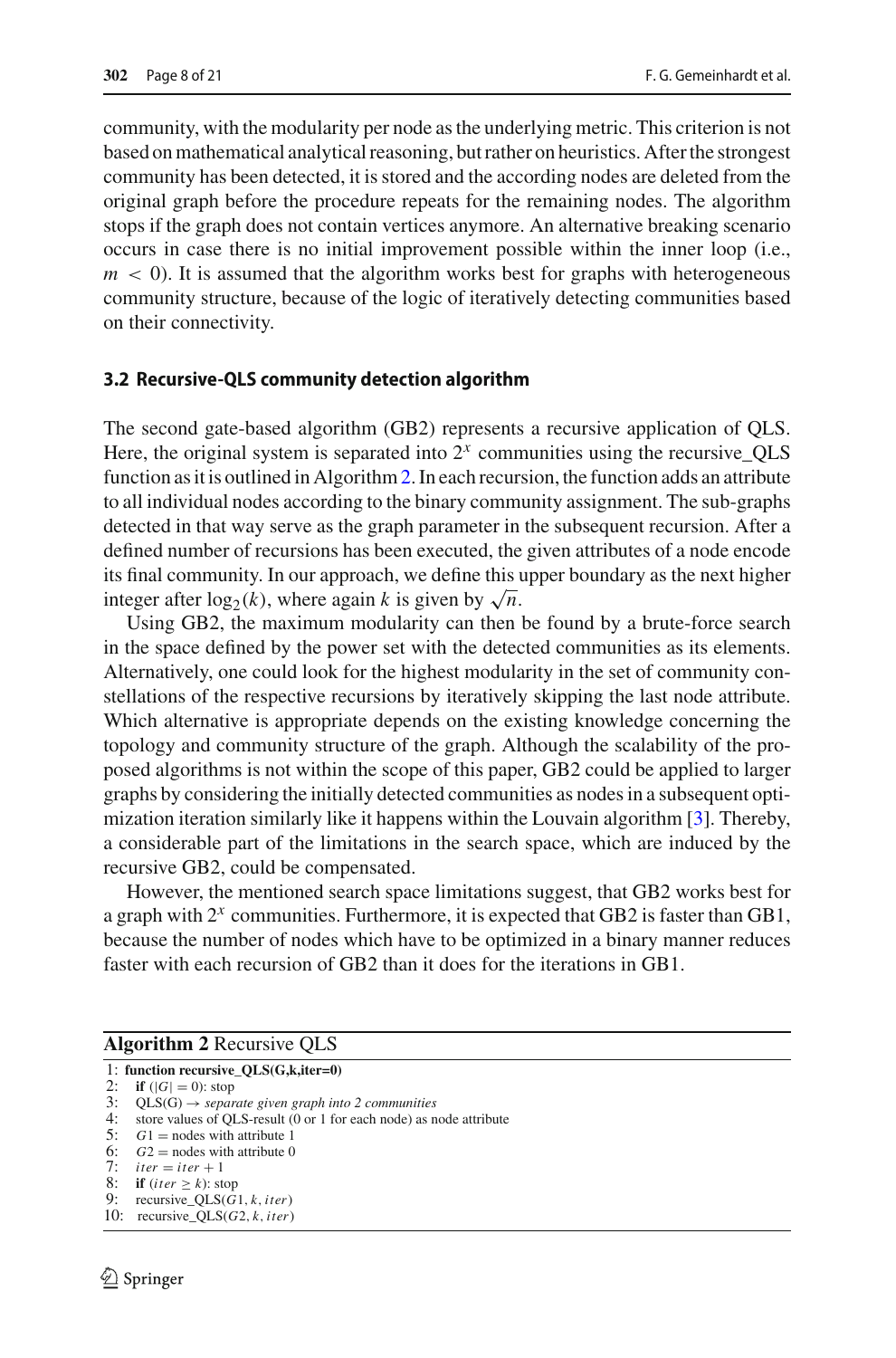### <span id="page-8-0"></span>**4 Experiments and results**

The overall objective of the paper is to evaluate the current potential of gate-model and quantum annealing based devices for the k-community detection problem. The introduction of the novel hybrid algorithms for gate-based devices (Sect. [3\)](#page-6-0) enables an initial comparative evaluation of the different architectures.

The conducted experiments are twofold. The first part considers the performance of all algorithms that have been described above on a real social network, referring to research question RQ2 and RQ3. As the hybrid solver for discrete quadratic models [\[26](#page-19-14)] is considered the most suitable for scaled up problems, the algorithm is further tested and compared with a classical state-of-the-art algorithm on four artificial test graphs in the second part. Therefore, research question RQ4 is answered within this scope. The subsequent chapters deal with the underlying methodology of the experiments, the obtained results and the discussion of those results.

#### **4.1 Methodology**

**General procedure.** In order to assess the performance of the algorithms described above, they have been applied to standardized graphs. The metrics of interest are

- Time-to-solution: How long does it take the algorithm to find the solution?
- Quality: What is the modularity of the obtained solution as it has been defined in Sect. [2.1.](#page-4-3) (Eq. [4\)](#page-4-2)?

Every experiment has been conducted five times in order to be able to state an average, best and worst result for each constellation. It has been criticized in [\[12\]](#page-19-6) that in almost any paper, where a new method for community detection is introduced, the testing consists in applying the method to a small set of simple benchmark graphs. However, within the scope of this paper we have to follow this tradition by evaluating the algorithms on one prominent real-world dataset or several artificial benchmark graphs, respectively. Further research on the scalability and specificity of the proposed algorithms may be the subject of future work. The general framework is implemented in Python 3.8 with NetworkX for network analysis operations. For statistical testing of the obtained results, the Mann–Whitney U test [\[2\]](#page-18-4) has been used, which is equivalent [\[23](#page-19-16)] to the Wilcoxon ranksum test. This test allows comparison between two solution sets without the assumption of normal distribution. The significance level has been chosen to be 95% ( $\alpha = 0,05$ ). The chosen classical state-of-the-art algorithm for community detection for benchmarking is the Louvain algorithm [\[3](#page-18-2)[,12](#page-19-6)].

**First part.** Every method described above (QA1, QA2, GB1, GB2, Louvain) has been tested on the Zachary Karate Club Graph [\[37\]](#page-20-4), which consists of 34 nodes and 78 edges. This graph has been extensively used to benchmark graph algorithms and is considered to be by far the most investigated system [\[12](#page-19-6)]. The various methods utilize different hardware and software. However, our framework is modular and can easily be extended to utilize other quantum computing architectures as they become available. For details concerning the used technologies, we kindly refer the interested reader to the appendix.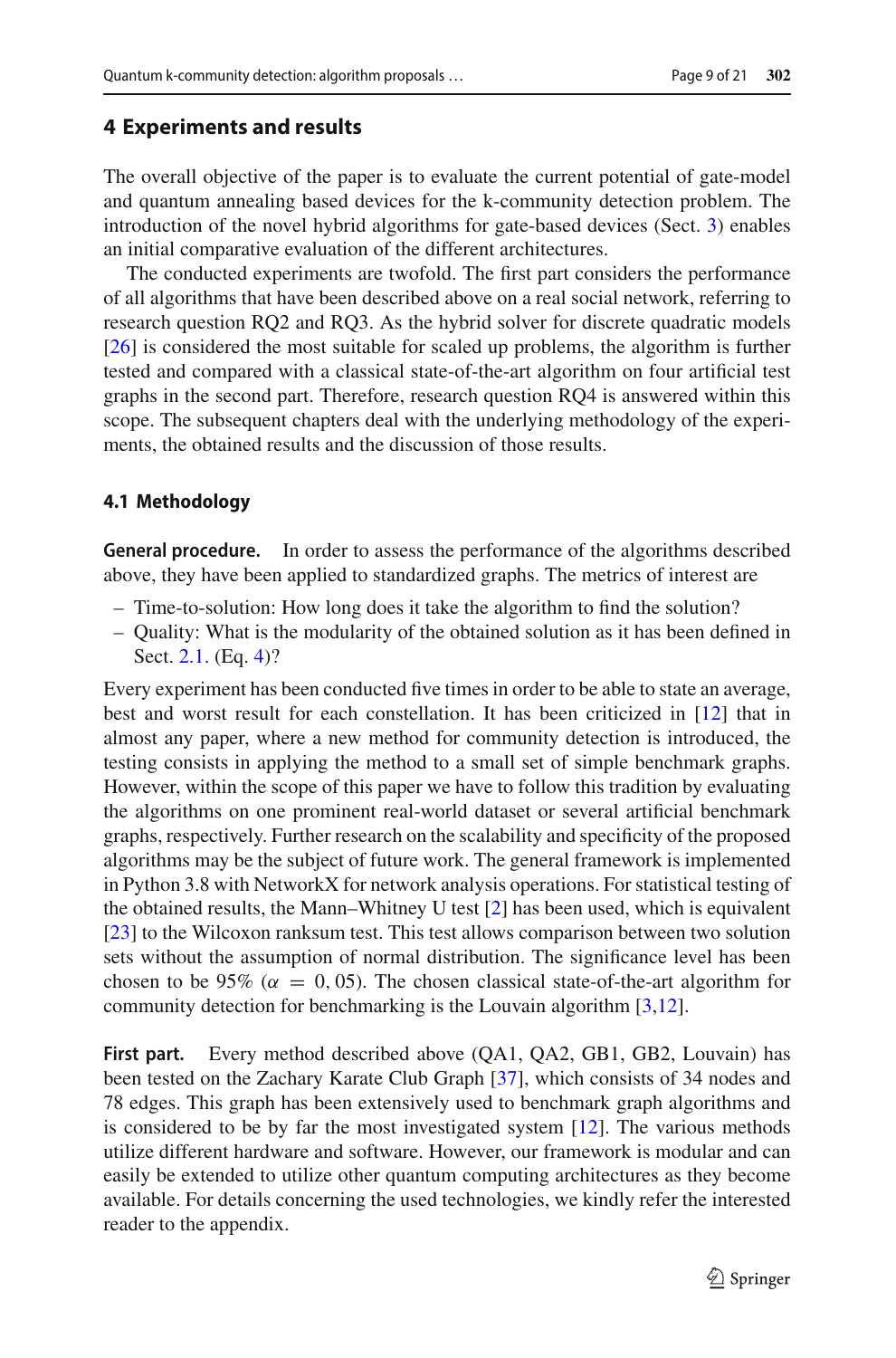Within the first quantum annealing approach (QA1), the problem is solved by the D-Wave Hybrid Solver Service [\[26\]](#page-19-14) with the D-Wave Advantage quantum annealer [\[24](#page-19-13)] as the underlying hardware. This hybrid solver allows to directly address discrete quadratic problems. Due to a high degree of automation, a parameter tuning like it has been conducted in [\[29](#page-19-1)] was not possible. The implementation of QA2 also runs on the D-Wave Advantage quantum annealer with the parameters set to the default values. Automatically minor embedding has been used, which is re-calculated each time a sampling method is called. The simulated annealing methods make use of the dwave-neal software tool. Therefore, the problem runs on servers of Amazon Web Services. This shall enhance the comparability of the obtained results as currently running quantum algorithms represent a form of online computation.

Concerning the gate-based algorithms, these utilize the Qiskit Aqua library, which provides an implementation of QAOA with theMinimumEigenOptimizer as a wrapper. Another implementation of QAOA is publicly available [\[17](#page-19-15)], but has not been used in the experiments. Communication with the hardware happened via the Qiskit IBM Quantum Provider. The problems have been sent to the IBM Melbourne quantum computer (15 qubits) with a QLS subset size of 12. The convergence criterion in QLS has been set to 3 iterations. To estimate the impact of the subset size on the number of required iterations, tests have been conducted with a subset size of 16 using simulated annealing. Hereby, one iteration is defined as one sub-problem optimization.

It has to be mentioned, that different definitions of the time-to-solution have been used. In QA1 and the Louvain algorithm, the overall time required to obtain a solution has been regarded, which is more meaningful for practical applications. Within QA2, GB1 and GB2, the time-to-solution is defined as the sum of all quantum processing (or simulated annealing) parts within the hybrid algorithm. Therefore, the queueing time is not considered in the metric, which makes it more representative. Furthermore, the biases of local computation differences are reduced. Additional information concerning timing issues of the utilized quantum systems are stated in the appendix. This mixed evaluation is justified by the overall objective of the paper, which is to assess the current potential of quantum technologies for the k-community detection problem in general, thus allowing to compare the different state-of-the-art of quantum annealing and gate-based methods.

**Second Part.** The second part extends the evaluation of the QA1. For this purpose, 12 test graphs of different size and density have been generated. These are the planted l-partition graph [\[9](#page-19-17)] and the LFR-benchmark graph [\[20](#page-19-18)], which are considered prominent artificial graphs for testing community detection algorithms [\[1](#page-18-0)[,12](#page-19-6)]. The planted l-partition graph shows a homogeneous community structure, whereas the LFR-benchmark graph is heterogeneous in community size and connectivity [\[12](#page-19-6)]. Both types of graphs have been generated with 100, 246, 496, 747, 1000 and 1500 nodes, with parameters that ensure a rather well-defined community structure and stable degree (for further details please consult to the appendix).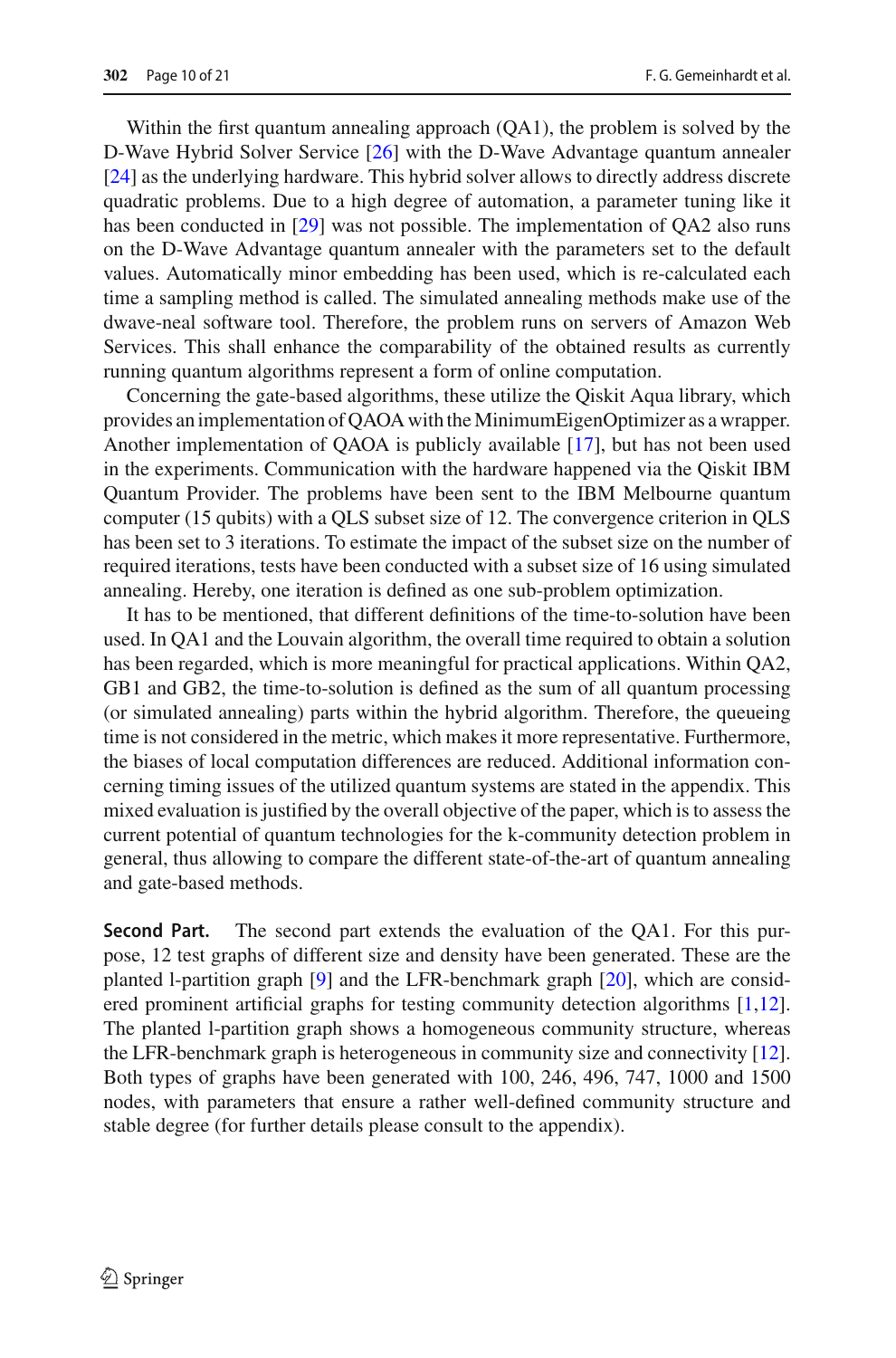| Algorithm       | Modularity                    | Time (ms)                 |
|-----------------|-------------------------------|---------------------------|
| QA1             | [0,4198; 0,4198; 0,4198]      | [5001; 4984; 5030]        |
| QA <sub>2</sub> | [0,1462; 0,1824; 0,0756]      | [425; 453; 318]           |
|                 | ([0, 2142; 0, 2530; 0, 1829]) | ([180; 250; 127])         |
| GB <sub>1</sub> | [0,3900; 0,4015; 0,3740]      | [1078544; 995670; 917493] |
|                 | ([0,3940; 0,4172; 0,3734])    | ([608; 876; 605])         |
| GB2             | [0,4061; 0,4188; 0,3969]      | [622580; 659579; 570063]  |
|                 | ([0,4059; 0,4198; 0,3941])    | ([333; 274; 310])         |
| Louvain         | [0,4096; 0,4188; 0,3969]      | [12; 14; 15]              |

<span id="page-10-0"></span>**Table 2** Average, best and worst performance values of hybrid algorithms and the Louvain algorithm for the Zachary Karate Club Graph; results for simulated annealing are stated in brackets

<span id="page-10-1"></span>**Table 3** Average, lowest and highest number of iterations for different subset sizes

<span id="page-10-2"></span>

| Algorithm                                                                                                       | $#$ for subset size=12 |                 | #for subset size= $16$ |                 |                          |                          | Stat. Sign.<br>yes<br>no |  |
|-----------------------------------------------------------------------------------------------------------------|------------------------|-----------------|------------------------|-----------------|--------------------------|--------------------------|--------------------------|--|
| GB1                                                                                                             |                        | [80.8; 62; 118] |                        | [62,8; 43; 75]  |                          |                          |                          |  |
| GB <sub>2</sub><br>[46.6; 43; 51]                                                                               |                        |                 | [44,4; 44; 46]         |                 |                          |                          |                          |  |
| <b>Table 4</b> Statistical significance<br>of the compared algorithms<br>regarding the obtained<br>modularities |                        | Algorithm       | OA1                    | OA <sub>2</sub> | GB1                      | GB <sub>2</sub>          | Louvain                  |  |
|                                                                                                                 |                        | OA1             |                        | Yes             | Yes                      | Yes                      | Yes                      |  |
|                                                                                                                 |                        | OA <sub>2</sub> | Yes                    |                 | Yes                      | Yes                      | Yes                      |  |
|                                                                                                                 |                        | GB1             | Yes                    | Yes             | $\overline{\phantom{0}}$ | Yes                      | N <sub>0</sub>           |  |
|                                                                                                                 |                        | GB <sub>2</sub> | Yes                    | Yes             | Yes                      | $\overline{\phantom{0}}$ | N <sub>0</sub>           |  |
|                                                                                                                 |                        | Louvain         | Yes                    | Yes             | N <sub>0</sub>           | N <sub>0</sub>           |                          |  |

#### **4.2 Results**

This section states the results of the experiments, which are going to be discussed in the subsequent chapter. All raw result data are publicly available [\[17\]](#page-19-15). The experimental results concerning the first part are stated in Table [2](#page-10-0) for the average, best and worst performance values out of the 5 runs, based on the modularity. All time values are in milliseconds. The obtained results for simulated annealing are stated in brackets. Furthermore, the results concerning the impact of the subset size in QLS are stated in Table [3.](#page-10-1)

Table [4](#page-10-2) provides information concerning the statistical significance of the obtained modularity values yielded by the compared algorithms. All time values are considered to be significant. The modularities obtained by utilizing the IBMQ Melbourne or simulated annealing for sub-problem optimization show no significant difference for GB1 and GB2.

The experimental results concerning the second part are stated in Table [5](#page-11-0) for the average, best and worst performance values, based on the modularity. Time values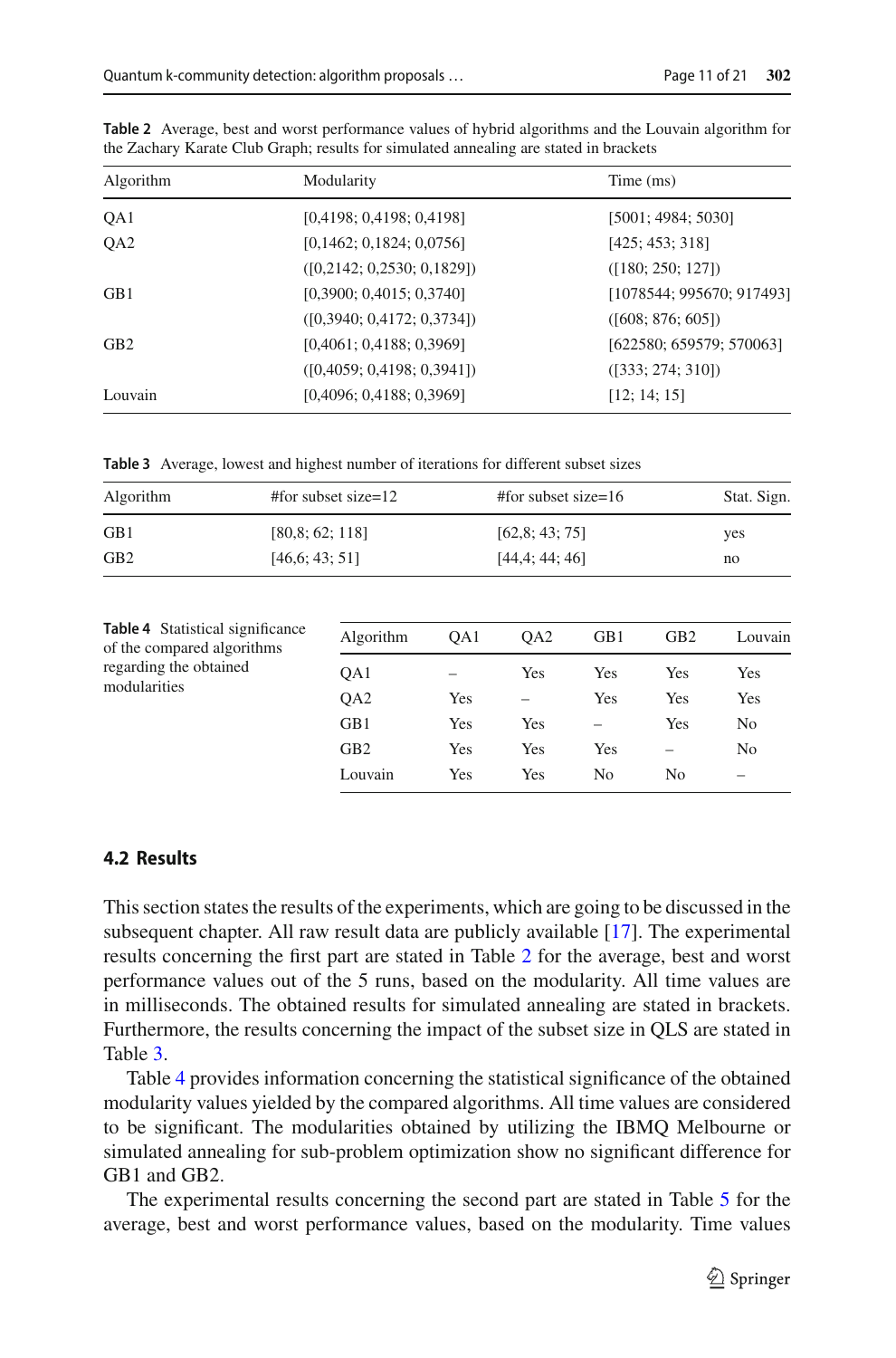| Artif. graph   | QA1 modularity              | Louvain modularity       | Stat. Sign.    |
|----------------|-----------------------------|--------------------------|----------------|
| PP100          | [0,3341; 0,3341; 0,3341]    | [0,3341; 0,3341; 0,3341] | No             |
| <b>LFR100</b>  | [0,143; 0,1471; 0,1410]     | [0,1392; 0,1429; 0,1358] | N <sub>0</sub> |
| PP246          | [0,3270; 0,3270; 0,3270]    | [0,3270; 0,3270; 0,3270] | N <sub>o</sub> |
| <b>LFR246</b>  | [0,2037; 0,2037; 0,2037]    | [0,1874; 0,1918; 0,1791] | Yes            |
| PP496          | [0,2772; 0,2772; 0,2772]    | [0,2818; 0,2824; 0,2807] | Yes            |
| <b>LFR496</b>  | [0,4017; 0,4017; 0,4017]    | [0,4017; 0,4017; 0,4017] | N <sub>0</sub> |
| PP747          | [0,2700; 0,2700; 0,2700]    | [0,2711; 0,2733; 0,2693] | N <sub>0</sub> |
| <b>LFR747</b>  | [0,5372; 0,5372; 0,5372]    | [0,5372; 0,5372; 0,5372] | N <sub>0</sub> |
| PP1000         | [0, 1054; 0, 1095; 0, 0990] | [0,1818; 0,1867; 0,1791] | Yes            |
| LFR1000        | [0,3536; 0,3588; 0,3449]    | [0,3601; 0,3605; 0,3591] | Yes            |
| PP1500         | [0,1827; 0,1902; 0,1774]    | [0,1737; 0,1772; 0,1699] | Yes            |
| LFR1500        | [0,1768; 0,1772; 0,1763]    | [0,1623; 0,1646; 0,1584] | Yes            |
| Artif. graph   | QA1 Time (ms)               | Louvain Time (ms)        | Stat. Sign.    |
| PP100          | [5361; 5347; 5390]          | [38; 30; 60]             | Yes            |
| <b>LFR100</b>  | [5353; 5342; 5354]          | [75; 56; 91]             | Yes            |
| PP246          | [30676; 30568; 31039]       | [129; 112; 141]          | Yes            |
| <b>LFR246</b>  | [30739; 30581; 30933]       | [226; 190; 350]          | Yes            |
| PP496          | [174667; 174653; 174693]    | [520; 397; 715]          | Yes            |
| <b>LFR496</b>  | [176167; 176125; 176195]    | [287; 238; 391]          | Yes            |
| PP747          | [274837; 274727; 274886]    | [980; 568; 1201]         | Yes            |
| <b>LFR747</b>  | [275009; 274854; 275157]    | [424; 400; 470]          | Yes            |
| PP1000         | [354189; 353814; 354558]    | [1493; 1288; 2037]       | Yes            |
| <b>LFR1000</b> | [354509; 354124; 354771]    | [1994; 1789; 2321]       | Yes            |
| PP1500         | [477893; 477243; 478775]    | [3293; 3989; 3045]       | Yes            |
| LFR1500        |                             |                          |                |

<span id="page-11-0"></span>**Table 5** Average, best and worst performance values of the QA1 and Louvain algorithm for different artificial graphs

are given in milliseconds. Table [5](#page-11-0) additionally states, whether the difference in the obtained modularity values can be considered as statistically significant.

#### **4.3 Discussion of results**

The discussion is structured according to the two parts of the experimental setup: the first one considering the performance on the Zachary Karate Club Graph only (RQ2, RQ3), and the second one extending the experiments for QA1 to artificially generated test graphs (RQ4).

To our knowledge, the best modularity value for the Zachary Karate Club Graph is  $0,4198$   $[3,6]$  $[3,6]$  $[3,6]$ , resulting in 4 communities. The subsequent interpretation of the results requires to consider the following aspects: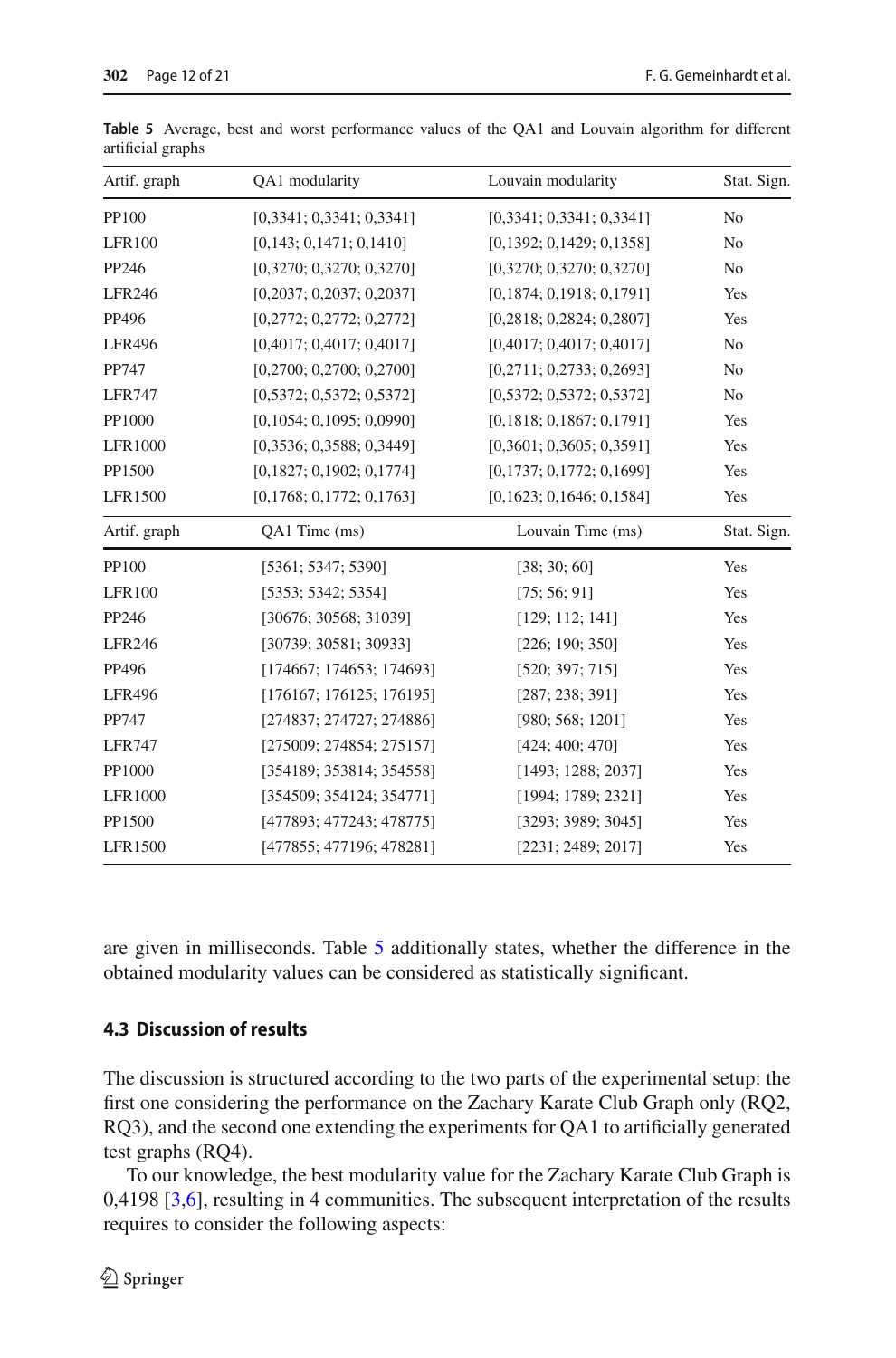- Varying certain elements of the hybrid algorithms (e.g., different QAOA implementation, different subset size and convergence criterion in QLS, parameter tuning in QA2) may significantly alter the performance of the algorithms, although they have been set consciously.
- The characteristics of the Zachary Karate Club Graph, with its 4 communities, fit the recursive nature of GB2. However, QA2 struggles with such small graphs due to the applicability of the Szemeredi's Regularity Lemma and the initial random bipartition of the network.
- The Louvain algorithm is explicitly designed to solve the community detection problem especially for larger networks. GB1, GB2, QA1 and QA2 just need minor adoptions to the underlying optimization function to be more generally applicable.

**Answering RQ2.** The QA1 is able to reach the highest known modularity in all runs, but needs considerable time to do so. Due to the arguments mentioned above, the QA2 performs rather poor on the small Zachary Karate Club Graph. More interestingly, GB1 and GB2 both show no significant difference in the obtained modularities compared to the state-of-the-art classical Louvain algorithm. Although GB2 performs significantly slightly better than GB1 in this particular experiment, the later is considered the more versatile algorithm.

The values for the time-to-solution appear to vary notably between the utilized algorithms. A decrease in the time-to-solution for GB1 and GB2 could happen via a lower number of iterations per run. This in turn is indicated by the results to be possible with larger subset sizes. However, the downturn of larger sub-problems may be longer times for the solution per iteration. Which effect dominates in practice may be the subject of further studies. How different subset sizes may affect not only the number of iterations but also the obtained modularity and time-to-solution could be roughly extracted from the data provided on Github [\[17\]](#page-19-15), but does not lie within the focus of this paper.

Lastly, it shall be mentioned that due to practical run-time reasons, the maximum number of iterations in the inner loop of GB1 has been set to 5. This number has sometimes been reached in our experiments, indicating that with more computation time even better modularity values may be possible.

**Answering RQ3.** Substituting QAOA within GB1 and GB2 with simulated annealing shows no significant differences in the obtained modularity values, which indicates a rather high solution quality of the IBMQ Melbourne concerning small problems. The values for the time-to-solution on the other hand vary notably with the use of simulated annealing.

For this reason, the proposed hybrid classical-quantum algorithms are considered to yield practical value only after the sub-problem optimization by QAOA exceeds simulated annealing methods, which heavily depends on future advances on the physical hardware level.

**Answering RQ4.** Concerning the obtained modularity values, it can be observed that for smaller graphs (e.g., PP100, PP246, LFR496) the QA1 and Louvain Algorithm (LA) yield equal values. This indicates that the global optimum may has been found,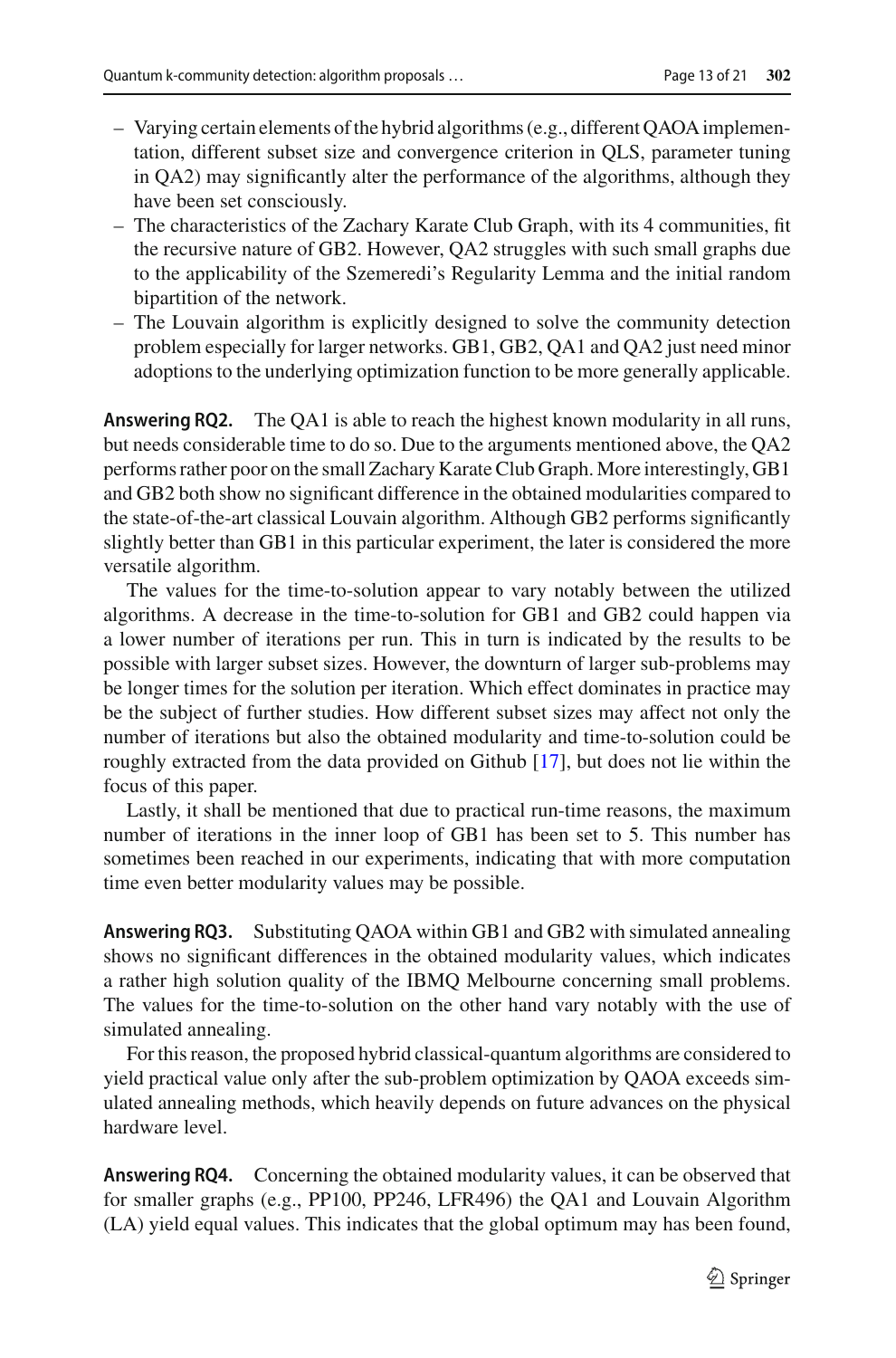<span id="page-13-0"></span>



or both get easily trapped in the same local minimum. For graphs of up to 747 nodes, the QA1 yields equal results for every run which are better or worse than the ones of the LA and are probably caused by same partitions of the graph. The obtained results for larger graphs show a higher variance for both algorithms which may be caused by the according larger search spaces. This may also be the reason for the statistical differences when it comes to larger problem instances. What could also be noticed is a trend for better performance of the QA1 for more heterogeneous graphs (LFR-graphs). This may be caused by a potentially larger spectral gap between the different community assignments which in turn would be favorable for quantum annealing. Concerning the obtained time-to-solution values, the QA1 scales linearly or even slightly better as it is shown in Fig. [1,](#page-13-0) whereas the LA appears to run in time O(n\*logn) [\[19\]](#page-19-8). Figure [1](#page-13-0) shows that there is almost no difference in the obtained values for PP and LFR graphs. This may be caused by the hybrid solver framework of D-Wave which unfortunately does not provide transparent analysis of the conducted steps. Looking at the time values in Table [5](#page-11-0) clearly shows the longer, but more robust, running times of QA1.

Overall, it was not possible to identify an remarkable increase in solution quality or time-to-solution with the QA1 compared to a state-of-the-art heuristic classical solver. However, as [\[25\]](#page-19-19) claims accelerated time-to-solutions for very large problems, it would be interesting to extend the evaluation to graphs of bigger sizes.

But not only the graph size and density shall be considered. The obtained results show that there are significant performance differences which arise only due to the community structure of the graph, which is defined by its homogeneity, average degree, ratio of intra- and inter-community connectivity, etc. Therefore, as criticized in [\[12\]](#page-19-6), the specificity of the algorithms for given problems has to be examined without restrictions to size and density.

Finally, it should be mentioned that both the D-Wave Advantage and the hybrid solver for DQM where utilized in their first version, suggesting space for near-term efficiency improvements.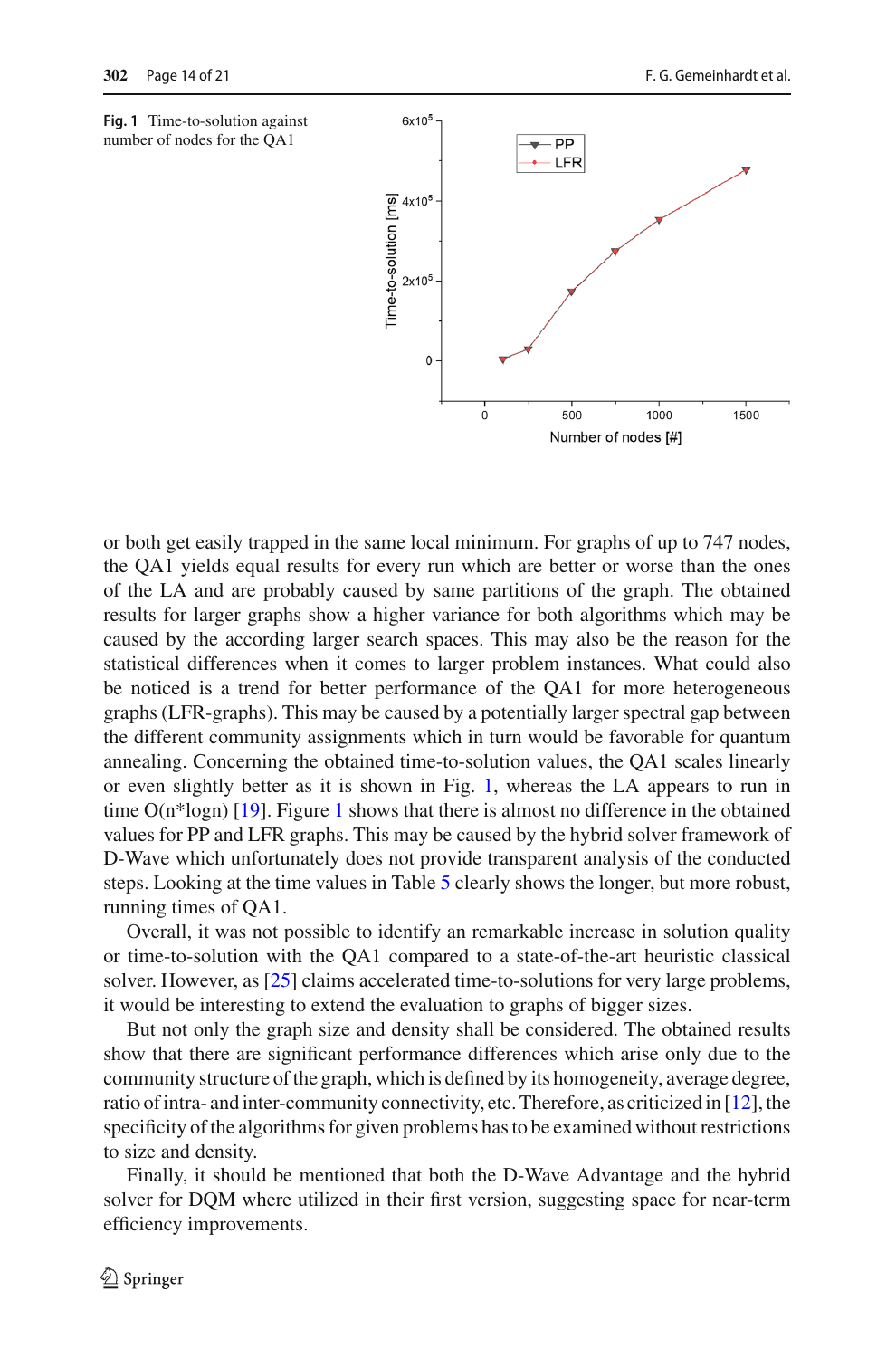### **4.3.1 Threats to validity**

Although already partially mentioned in the previous discussions, this section provides a structured review of the threads to validity following the scheme of [\[31\]](#page-19-20).

**Construct validity.** To assess the current potential of quantum computing for the k-community detection problem, existing and novel algorithms have been utilized. However, varying parameters in the hybrid algorithms or optimizing pre- and postprocessing of each quantum query  $[21]$  could affect the obtained results. These effects are not within the scope of this work, because hybrid applications for practical usage require automatized parameter settings. Therefore, the automatic parameter setting by the vendors has been used or a conscious setting of the given parameters has been conducted (e.g., a subset size of 12 to account for ancillary qubits [\[21\]](#page-19-21)).

**Internal validity.** Concerning the obtained modularity results of the substitution with simulated annealing, we regard the quality of the IBMQ Melbourne as the prevailing cause. However, there is still the possibility of leveling of poor results by the hybrid algorithm. As the research question concerns only the affect within the hybrid algorithm, the quality of the QAOA results has not been further investigated.

**External validity.** The proposed hybrid algorithms should be considered just as prototypes of possible quantum computing approaches for tackling the k-community detection problem. The mentioned specificity and dependence on the given problem, the parameter setting, as well as the underlying quantum parts make generalizing a difficult endeavor. In this sense, QAOA and quantum annealing are still to be considered in an early stage where their characteristics are being figured out currently (e.g., [\[38](#page-20-5)], [\[22](#page-19-22)]) and improvements are made on a regular basis (e.g., [\[39](#page-20-6)], [\[7](#page-19-23)]). For this reasons, we expect the algorithms to show similar performance when applied to similar problem instances as those examined in this work. However, we cannot state further generalizations as a sound sensitivity analysis is not within the scope of this paper, but may be a subject of future work. Furthermore, in the first part of this evaluation, no statements concerning the scaling of the proposed algorithms are made. Accounting for the criticism in [\[12](#page-19-6)], we stated the graph features carefully and varied certain parameters only while keeping others stable to ensure a higher degree of causality. Specific details are stated in previous sections and in the appendix.

**Reliability.** Although dealing with heuristic algorithms, which are stochastic in nature, we specified the used technologies and methodology in detail and provide all code and raw data on Github [\[17\]](#page-19-15) for reproducibility. In order to be able to state statistically significant results, the Wilcoxon ranksum test has been applied.

# <span id="page-14-0"></span>**5 Conclusion**

In this paper, we have evaluated the potential of current NISQ devices for the k-community detection problem. Therefore, we have proposed novel hybrid algo-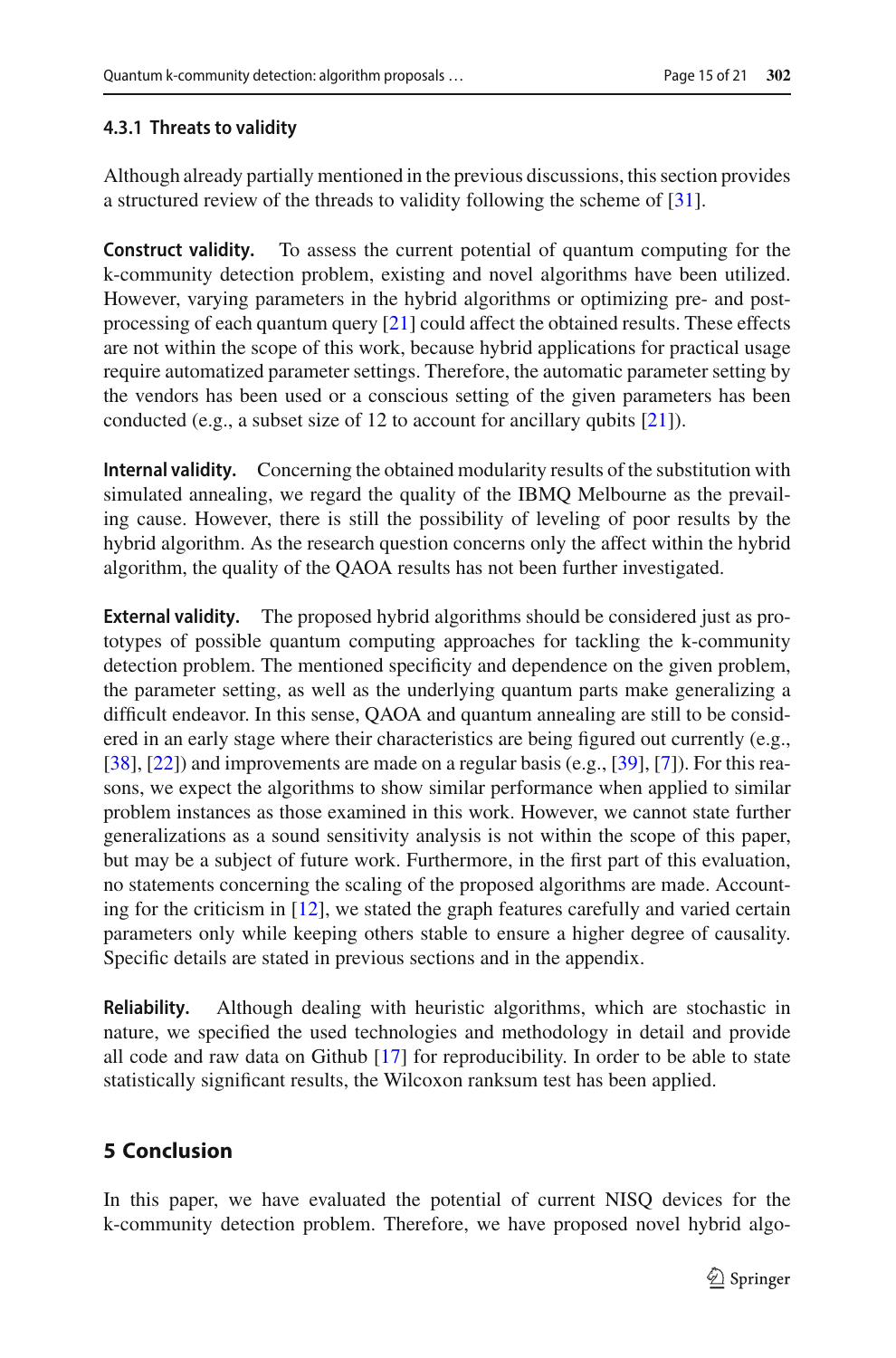| <b>RO</b>       | Answer                                                                   |
|-----------------|--------------------------------------------------------------------------|
| RO <sub>1</sub> | GB1: based on local graph density, iteratively finds strongest community |
|                 | GB2: recursive application of QLS-algorithm, best for $2^x$ communities  |
| RQ2             | Modularity: QA performs best, GB1 & GB2 similar to classical solver      |
|                 | Time-to-solution: significantly higher for all quantum methods           |
| RO3             | Modularity: no significant difference                                    |
|                 | Time-to-solution: significantly less with simulated annealing            |
| RO4             | Modularity: similar; Time-to-solution: significantly higher for QA       |

#### <span id="page-15-0"></span>**Table 6** Results at a glance

rithms for gate-model devices and compared their performance to existing quantum annealing-based approaches and a state-of-the-art classical heuristic solver. We ran our experiments on the 15 qubit IBMQ Melbourne and the D-Wave Advantage devices. Furthermore, the quantum processing parts have been substituted with simulated annealing to obtain information concerning the impact of quantum computing within the hybrid algorithms. The obtained answers to the given research questions are summarized in Table [6.](#page-15-0)

Considering the modularity obtained with the various methods on the Zachary Karate Club Graph (RQ2), the QA1 which utilizes the D-Wave hybrid solver for discrete quadratic models performs best. GB1 and GB2 show no significant difference to the classical benchmark method (Louvain algorithm). The substitution with simulated annealing (RQ3) does not yield any significant difference in modularity, whereas the time-to-solution is notably decreased.

Utilizing the hybrid solver for discrete quadratic models provided by D-Wave, we were able to obtain modularity values similar to those of the Louvain algorithm, but got much longer time-to-solution values (RQ4). Furthermore, the results show that not only the graph size and density should be considered in the evaluation due to the significant impact of other factors which are related to the underlying community structure. These may be highly specific to each utilized algorithm.

Overall, quantum computing for the k-community detection problem has been figured out to yield good modularity values for small graphs, but still the computation times are too high to be of practical relevance. Given the current and near-term hardware limitations, we consider versatile and modularizable hybrid quantum classical algorithms, like the ones outlined, to be crucial for proceeding toward practical usage of NISQ devices, and therefore, for justification of quantum computing in general. As the potential of available NISQ devices increases, we are optimistic that similar methods can lead to a broad utilization of quantum computing to a variety of real-world applications.

**Future Work:** We are currently experimenting with quantum algorithms other than QAOA, such as the Grover Adaptive Search [\[15](#page-19-10)], in our proposed hybrid algorithms. Furthermore, we are working on a concept, how to model the use of these algorithms according to Model Driven Software Engineering principles [\[5\]](#page-18-5). In this sense, we will investigate how to reuse existing algorithms for a particular problem, but also how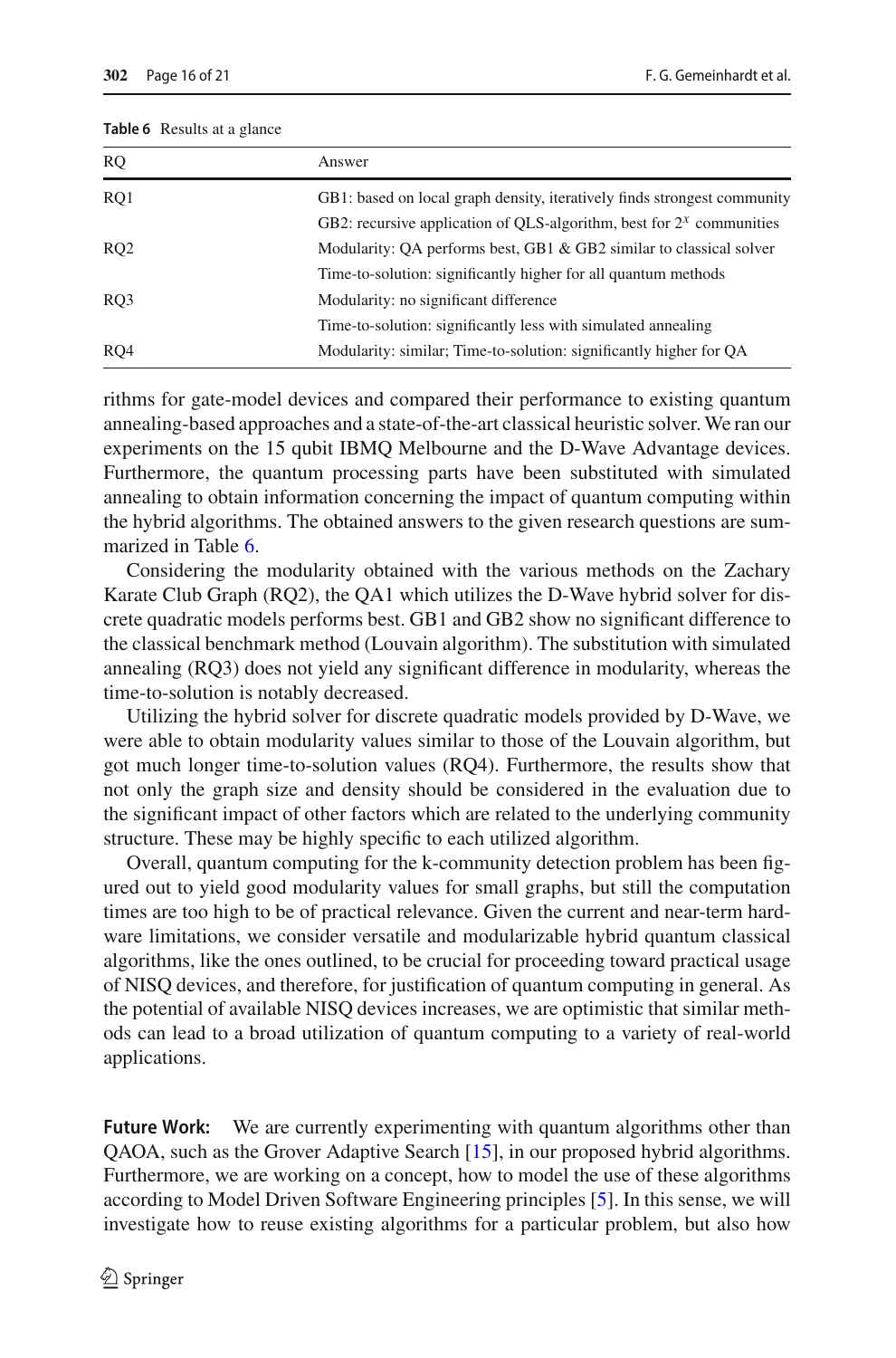to model the hybrid workflows of solving combinatorial optimization problems on NISQ devices. The scalability and specificity of the proposed algorithms may be an additional subject of further studies.

**Funding** Open access funding provided by Johannes Kepler University Linz.

**Availability of data and material** All raw data are publicly available on Github [\[17](#page-19-15)].

**Code availability** All source code is publicly available on Github [\[17](#page-19-15)].

### **Declarations**

**Conflict of interest** The authors declare that they have no conflict of interest.

**Funding** This work was partially funded by the Austrian Federal Ministry for Digital and Economic Affairs and the National Foundation for Research, Technology and Development. Furthermore, this work has received funding from the European Research Council (ERC) under the European Union's Horizon 2020 research and innovation programme (grant agreement No. 101001318) and was partially been supported by the LIT Secure and Correct Systems Lab funded by the State of Upper Austria as well as by the BMK, BMDW, and the State of Upper Austria in the frame of the COMET program (managed by the FFG).

**Open Access** This article is licensed under a Creative Commons Attribution 4.0 International License, which permits use, sharing, adaptation, distribution and reproduction in any medium or format, as long as you give appropriate credit to the original author(s) and the source, provide a link to the Creative Commons licence, and indicate if changes were made. The images or other third party material in this article are included in the article's Creative Commons licence, unless indicated otherwise in a credit line to the material. If material is not included in the article's Creative Commons licence and your intended use is not permitted by statutory regulation or exceeds the permitted use, you will need to obtain permission directly from the copyright holder. To view a copy of this licence, visit [http://creativecommons.org/licenses/by/4.0/.](http://creativecommons.org/licenses/by/4.0/)

# **6 Appendix**

This section provides more details concerning the hardware and software used throughout the experiments as well as timing information concerning the utilized quantum systems. Furthermore, information about the generated benchmark graphs is given. The reason for choosing 5 times as the number of repetitions for each constellation is twofold. First, one run on the IBM hardware needs an effective time of approx. one day. Second, this number allowed the evaluation utilizing D-Wave technology without the necessity to acquire extensive computation time.

*D-Wave systems:*

For QA1, the Hybrid Solver Service provided by D-Wave has been utilized, which allows to directly address discrete quadratic models (DQM) [\[26](#page-19-14)]. The hybrid solvers implement state-of-the-art classical algorithms together with intelligent allocation of the quantum processing unit. This high degree of automation comes with a lack of adjustable parameters and transparency. The hybrid DQM solver version 1 can read discrete problems with up to a maximum of 2 billion total input weights [\[26\]](#page-19-14). Like with the other hybrid solvers offered by D-Wave, queries can be sent to the Advantage quantum processing unit. This quantum device has been launched in September 2020 and contains 5000 qubits, which is about 2.5 times more than in its predecessor, the D-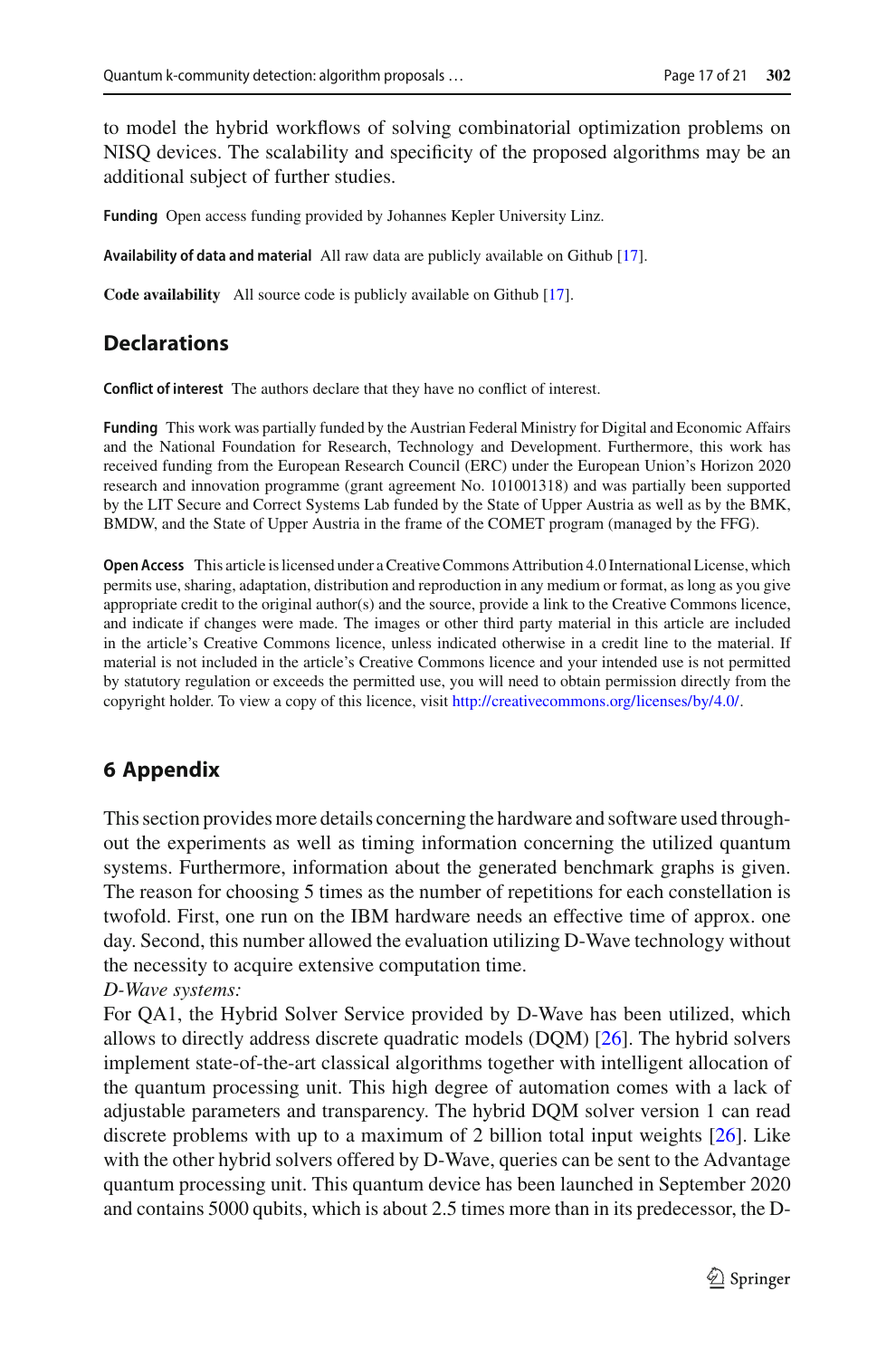Wave 2000Q. Another important difference lies in the connectivity enhancing Pegasus typology of the device, which comes with 15 couplers per qubit instead of 6 [\[24\]](#page-19-13). The Advantage-System 1.1 has been used throughout this project. The time per instance sent to the D-Wave Advantage within QA2 is defined as the QPU access time plus an post-processing overhead time, where the QPU access time consists of the following [\[35](#page-20-1)].

$$
qpu\_access\_time = qpu\_programming\_time
$$
  
+N \* (annealing\\_time + delay\\_time + readout\\_time)

The first is a one-time initialization step to program the QPU once per call. *N* denotes the number of samples which linearly impacts the QPU sampling time. The adjustable parameters for the experiments have been set to the default values according to D-Wave Hybrid 0.6.1 Documentation ( $N = 100$ , *annealing\_time* =  $20\mu s$ ). Adjustment of these parameters may lead to significant changes in the overall performance of the QA2 but has not been studied within this project.

*IBM systems:*

The Qiskit library is an open-source framework which allows to work with IBM quantum computers<sup>2</sup>. For the experiments, Qiskit 0.23.2 has been used. Within Qiskit, the Qiskit Aqua software tool represents the element of the library for building algorithms and applications such as QAOA. The IBM Melbourne quantum computer consists of 15 qubits and reaches a quantum volume of 8. It therefore cannot be regarded a stateof-the-art quantum computer (e.g., IBM claimed to have reached a quantum volume of 64 with a 27 qubits system in August  $2020<sup>3</sup>$ ). However, it represents the most powerful device which is publicly available. Version 2.3.4 has been used throughout this project. The time-to-solution of GB1 and GB2 heavily depends on the parameters of the QLS algorithm. Varying the size of the subsets and the convergence criterion significantly impacts the number of iterations and therefore should have an effect on the time-to-solution metric. However, smaller subsets may also lead to faster results per iteration on the quantum computer. Furthermore, the implementation using the MinimumEigenOptimizer creates multiple equal jobs for one optimization problem with 1024 shots each. An alternative implementation like the one provided on Github [\[17](#page-19-15)] may be more efficient in that sense. A further possibility of improving the QAOA efficiency is via tensor-network based approaches which allow classical training of certain QAOA instances [\[34\]](#page-20-7) . In this project, only the running time of the instances sent to the IBM device has been considered. The queuing, validation, and creation times have been omitted.

*Artificially generated benchmark graphs:*

The planted l-partition model partitions a graph with  $n = g * l$  nodes into *l* groups consisting of *g* vertices each. The nodes within one group are linked with probability  $p_{in}$ , whereas the nodes of different groups are linked with probability  $p_{out}$ . Therefore, the average degree of a node can be calculated via  $\langle k \rangle = p_{in} * (g-1) + p_{out} * g * (l-1) =$ 

<span id="page-17-0"></span><sup>2</sup> <https://qiskit.org/.24.06.2021>

<span id="page-17-1"></span><sup>3</sup> [https://newsroom.ibm.com/2020-08-20-IBM-Delivers-Its-Highest-Quantum-Volume-to-Date-](https://newsroom.ibm.com/2020-08-20-IBM-Delivers-Its-Highest-Quantum-Volume-to-Date-Expanding-the-Computational-Power-of-its-IBM-Cloud-Accessible-Quantum-Computers.24.06.2021)[Expanding-the-Computational-Power-of-its-IBM-Cloud-Accessible-Quantum-Computers.24.06.2021](https://newsroom.ibm.com/2020-08-20-IBM-Delivers-Its-Highest-Quantum-Volume-to-Date-Expanding-the-Computational-Power-of-its-IBM-Cloud-Accessible-Quantum-Computers.24.06.2021)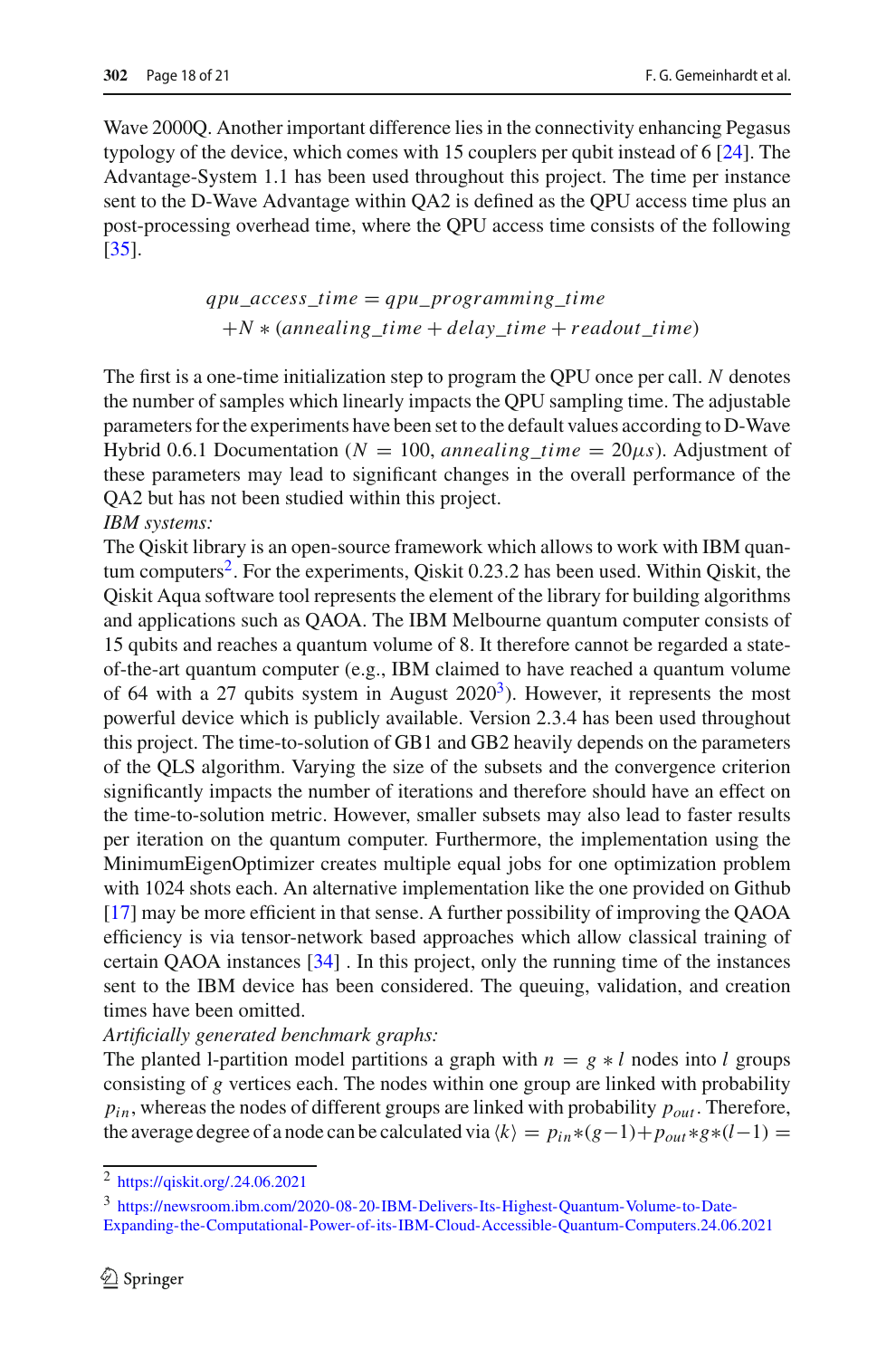$z_{in} + z_{out}$  with  $z_{in} = p_{in}(g - 1)$  and  $z_{out} = p_{out} * g * (l - 1)$ . If  $p_{in} > p_{out}$ , the intra-group edge density exceeds the inter-group edge density and the graph shows a community structure [\[12](#page-19-6)]. For the graphs in this paper the following parameters have been used to ensure a stable ratio of  $\frac{\bar{p}_{in}}{p_{out}}$  and a relatively stable average degree:

- PP100: *l* = 5, *g* = 20, *pin* = 0.8, *pout* = 0.16 → *pin* = 5 ∗ *pout*, *zin* =  $15.2, z_{out} = 12.8, \langle k \rangle = 28$
- PP246: *l* = 6, *g* = 41, *pin* = 0.3, *pout* = 0.06 → *pin* = 5 ∗ *pout*, *zin* = 12,  $z_{out} = 12.3, \quad \langle k \rangle = 24.3$
- PP496: *l* = 8, *g* = 62, *pin* = 0.18, *pout* = 0.036 → *pin* = 5 ∗  $p_{out}$ ,  $z_{in} = 10.98$ ,  $z_{out} = 15.62$ ,  $\langle k \rangle = 26.6$
- PP747: *l* = 9, *g* = 83, *pin* = 0.125, *pout* = 0.025 → *pin* = 5 ∗  $p_{out}$ ,  $z_{in} = 10.25$ ,  $z_{out} = 16.6$ ,  $\langle k \rangle = 26.85$
- PP1000: *l* = 20, *g* = 50, *pin* = 0.1, *pout* = 0.02 → *pin* = 5 ∗  $p_{out}$ ,  $z_{in} = 4.9$ ,  $z_{out} = 19$ ,  $\langle k \rangle = 23.9$
- PP1500: *l* = 15, *g* = 100, *pin* = 0.075, *pout* = 0.015 → *pin* = 5 ∗  $p_{out}$ ,  $z_{in} = 7.425$ ,  $z_{out} = 21$ ,  $\langle k \rangle = 28.425$

The LFR-benchmark graph is more heterogeneous than the planted l-partition graph, assuming that the distributions of degree and community size follow power laws, with exponents  $\tau_1$  and  $\tau_2$ . The mixing parameter  $\mu$  ( $0 \le \mu \le 1$ ) denotes the fraction of a node's edges which it shares with nodes of other communities [\[12\]](#page-19-6). The parameter values for typical networks are reported [\[20](#page-19-18)] to be  $2 \le \tau 1 \le 3$  and  $1 \le \tau 2 \le 2$ . To ensure similar properties compared to the planted l-partition graph, a parameter fit has been conducted. The parameters used for the experiments are:

- LFR100:  $τ1 = 2.5$ ,  $τ2 = 1.5$ ,  $μ = 0.17$ ,  $\langle k \rangle = 28$
- LFR246: τ1 = 2.5, τ2 = 1.5,  $\mu = 0.17$ ,  $\langle k \rangle = 24.3$
- LFR496: τ1 = 2.5, τ2 = 1.5,  $\mu = 0.17$ ,  $\langle k \rangle = 26.6$
- LFR747: τ1 = 2.5, τ2 = 1.5,  $\mu = 0.17$ ,  $\langle k \rangle = 26.85$
- LFR1000:  $τ1 = 2.5$ ,  $τ2 = 1.5$ ,  $μ = 0.17$ ,  $\langle k \rangle = 23.9$
- LFR1500: τ1 = 2.5, τ2 = 1.5,  $μ = 0.17$ ,  $\langle k \rangle = 28.425$

### **References**

- <span id="page-18-0"></span>1. Akbar, S., Saritha, S.K.: Towards quantum computing based community detection. Comput. Sci. Rev. (2020). <https://doi.org/10.1016/j.cosrev.2020.10031>
- <span id="page-18-4"></span>2. Arcuri, A., Briand, L.: A practical guide for using statistical tests to assess randomized algorithms in software engineering. In: 33rd International Conference on Software Engineering (ICSE) (2011). <https://doi.org/10.1145/1985793.1985795>
- <span id="page-18-2"></span>3. Blondel, V.D., Guillaume, J., Lambiotte, R., Lefebvre, E.: Fast unfolding of communities in large networks. J. Stat. Mech. Theory Experiment. (2008). <https://doi.org/10.1088/1742-5468/2008/10/P10008>
- <span id="page-18-1"></span>4. Bork, D., Garmendia, A., Wimmer, M.: Towards a Multi-Objective Modularization Approach for Entity-Relationship Models. ER Forum, Demo and Posters 2020, co-located with 39th International Conference on Conceptual Modeling (ER) (2020)
- <span id="page-18-5"></span>5. Brambilla, M., Cabot, J., Wimmer, M.: Model-Driven Software Engineering in Practice: Second Edition. Morgan & Claypool Publishers (2017). [https://doi.org/10.2200/](https://doi.org/10.2200/S00751ED2V01Y201701SWE004) [S00751ED2V01Y201701SWE004](https://doi.org/10.2200/S00751ED2V01Y201701SWE004)
- <span id="page-18-3"></span>6. Cafieri, S., Hansen, P., Liberti, L.: Improving heuristics for network modularity maximization using an exact algorithm. Discrete Appl. Math. (2014). <https://doi.org/10.1016/j.dam.2012.03.030>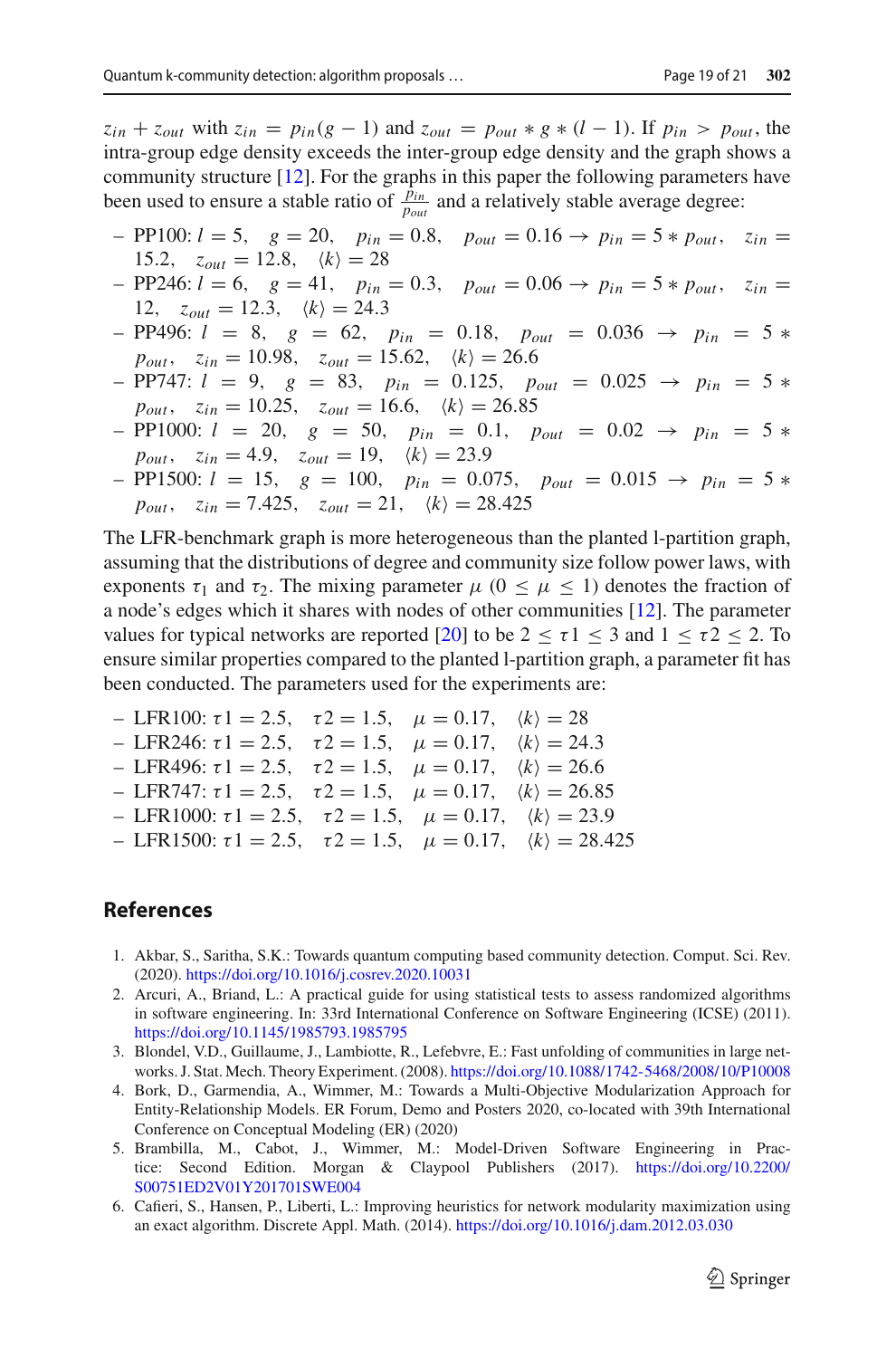- <span id="page-19-23"></span>7. Chen, Y.Q., Chen, Y., Lee, C.K., Zhang, S., Hsieh, C.Y.: Optimizing Quantum Annealing Schedules: From Monte Carlo Tree Search to QuantumZero. [arXiv:2004.02836.](http://arxiv.org/abs/2004.02836) (2020)
- <span id="page-19-5"></span>8. Clauset, A., Newman, M.E.J., Moore, C.: Finding community structure in very large networks. Phys. Rev. E Stat. Nonlinear Soft Matter Phys. (2004). <https://doi.org/10.1103/PhysRevE.70.066111>
- <span id="page-19-17"></span>9. Condon, A., Karp, R.M.: Algorithms for Graph Partitioning on the Planted Partition Model. In: Hochbaum D.S., Jansen K., Rolim J.D.P., Sinclair A. (eds) Randomization, Approximation, and Combinatorial Optimization. Algorithms and Techniques. RANDOM 1999, APPROX 1999. Lecture Notes in Computer Science, vol 1671. Springer, Berlin, Heidelberg (1999). [https://doi.org/10.1007/978-3-](https://doi.org/10.1007/978-3-540-48413-4_23) [540-48413-4\\_23](https://doi.org/10.1007/978-3-540-48413-4_23)
- <span id="page-19-9"></span>10. Farhi, E., Goldstone, J., Gutmann, S.: A Quantum Approximate Optimization Algorithm. [arXiv:1411.4028.](http://arxiv.org/abs/1411.4028) (2014)
- <span id="page-19-0"></span>11. Ferrara, E., De Meo, P., Catanese, S., Fiumara, G.: Detecting criminal organizations in mobile phone networks. Expert Syst. Appl. (2014). <https://doi.org/10.1016/j.eswa.2014.03.024>
- <span id="page-19-6"></span>12. Fortunato, S.: Community detection in graphs. Phys. Rep. (2010). [https://doi.org/10.1016/j.physrep.](https://doi.org/10.1016/j.physrep.2009.11.002) [2009.11.002](https://doi.org/10.1016/j.physrep.2009.11.002)
- 13. Fortunato, S., Hric, D.: Community detection in networks: A user guide. Phys. Rep. (2016). [https://](https://doi.org/10.1016/j.physrep.2016.09.002) [doi.org/10.1016/j.physrep.2016.09.002](https://doi.org/10.1016/j.physrep.2016.09.002)
- <span id="page-19-7"></span>14. George, R., Shujaee, K., Kerwat, M., Felfli, Z., Gelenbe, D., Ukuwu, K.: A comparative evaluation of community detection algorithms in social networks. Procedia Comput. Sci. (2020). [https://doi.org/10.](https://doi.org/10.1016/j.procs.2020.04.124) [1016/j.procs.2020.04.124](https://doi.org/10.1016/j.procs.2020.04.124)
- <span id="page-19-10"></span>15. Gilliam, A., Woerner, S., Gonciulea, C.: Grover Adaptive Search for Constrained Polynomial Binary Optimization. [arXiv:1912.04088v2.](http://arxiv.org/abs/1912.04088v2) (2019)
- <span id="page-19-2"></span>16. Girvan, M., Newman, M.: Community structure in social and biological networks. Proc Natl Acad Sci. 99(12) (2001). <https://dx.doi.org/10.1073%2Fpnas.122653799>
- <span id="page-19-15"></span>17. Github. Quantum Modularization. [https://github.com/jku-win-se/quantum\\_modularization](https://github.com/jku-win-se/quantum_modularization) (2021). Accessed June 2021
- <span id="page-19-11"></span>18. Gupta, S., Mittal, S., Gupta, T., Singhal, I., Khatri, B., Gupta, A.K., Kumar, N.: Parallel quantuminspired evolutionary algorithms for community detection in social networks. Appl. Soft Comput. (2017). <https://doi.org/10.1016/j.asoc.2017.07.035>
- <span id="page-19-8"></span>19. Lancichinetti, A., Fortunato, S.: Community detection algorithms: a comparative analysis. Phys. Rev. E. Stat. Nonlinear Soft Matter Phys. (2009). <https://doi.org/10.1103/PhysRevE.80.056117>
- <span id="page-19-18"></span>20. Lancichinetti, A., Fortunato, S., Radicchi, F.: Benchmark graphs for testing community detection algorithms. Phys. Rev. E. Stat. Nonlinear Soft Matter Phys. (2008). [https://doi.org/10.1103/PhysRevE.](https://doi.org/10.1103/PhysRevE.78.046110) [78.046110](https://doi.org/10.1103/PhysRevE.78.046110)
- <span id="page-19-21"></span>21. Leymann, F., Barzen, J.: The bitter truth about gate-based quantum algorithms in the NISQ era. Quantum Science and Technology. 5(4) (2020)
- <span id="page-19-22"></span>22. Lotshaw, P.C., Humble, T.S., Herrman, R., Ostrowski, J., Siopsis, G.: Empirical performance bounds for quantum approximate optimization. [arXiv:2102.06813.](http://arxiv.org/abs/2102.06813) (2021)
- <span id="page-19-16"></span>23. Mann, H.B., Whitney, D.R.: On a test of whether one of two random variables is stochastically larger than the other. Ann. Math. Stat. (1947). <https://doi.org/10.1214/aoms/1177730491>
- <span id="page-19-13"></span>24. McGeoch, C., Pau, F.: Advantage Datasheet. <https://dwavesys.com/resources/publications> (2020). Accessed June 2021
- <span id="page-19-19"></span>25. McGeoch, C., Pau, F.: D-Wave Hybrid Solver Service + Advantage: Technology Update. [https://www.](https://www.dwavesys.com/hybrid-solver-service-advantage-technology-update-0) [dwavesys.com/hybrid-solver-service-advantage-technology-update-0](https://www.dwavesys.com/hybrid-solver-service-advantage-technology-update-0) (2020). Accessed June 2021
- <span id="page-19-14"></span>26. McGeoch, C., Pau, F.: Hybrid Solver for Discrete Quadratic Models. [https://www.dwavesys.com/](https://www.dwavesys.com/hybrid-solver-discrete-quadratic-models-0) [hybrid-solver-discrete-quadratic-models-0](https://www.dwavesys.com/hybrid-solver-discrete-quadratic-models-0) (2020). Accessed June 2021
- <span id="page-19-3"></span>27. Mniszewski, S.M., Dub, P.A., Tretiak, S., Anisimov, P.M., Zhang, Y., Negre, C.F.A.: Downfolding the Molecular Hamiltonian Matrix using Quantum Community Detection. [arXiv:2011.14268.](http://arxiv.org/abs/2011.14268) (2020)
- <span id="page-19-4"></span>28. Moody, D.: The Physics of Notations: toward a scientific basis for constructing visual notations in software engineering. IEEE Trans. Softw. Eng. (2009). <https://doi.org/10.1109/TSE.2009.67>
- <span id="page-19-1"></span>29. Negre, C.F.A., Ushijima-Mwesigwa, H., Mniszewski, S.M.: Detecting multiple communities using quantum annealing on the D-Wave system. PLoS ONE (2020). [https://doi.org/10.1371/journal.pone.](https://doi.org/10.1371/journal.pone.0227538) [0227538](https://doi.org/10.1371/journal.pone.0227538)
- <span id="page-19-12"></span>30. Reittu, H., Kotovirta, V., Leskelä, L., Rummukainen, H., Räty, T.: Towards analyzing large graphs with quantum annealing and quantum gate computers. [arXiv:2006.16702.](http://arxiv.org/abs/2006.16702) (2020)
- <span id="page-19-20"></span>31. Runeson, P., Höst, M.: Guidelines for conducting and reporting case study research in software engineering. Empirical Softw. Eng. (2009). <https://doi.org/10.1007/s10664-008-9102-8>